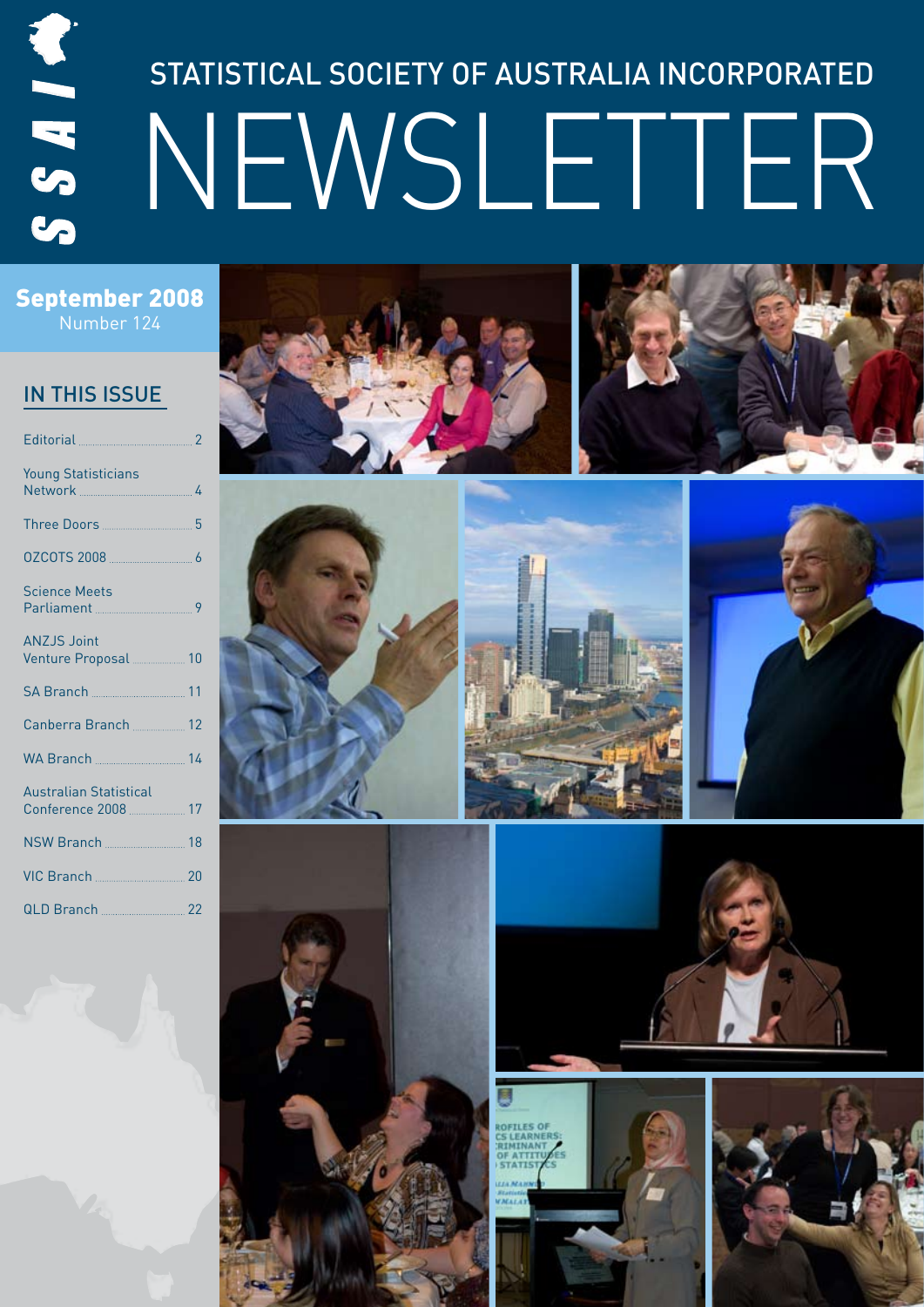# EDITORIAL //

# $S S A I A$

**PO Box 5111, Braddon ACT 2612 Phone 02 6249 8266 Fax 02 6249 6558 Email admin@statsoc.org.au Society Web Page http://www.ststsoc.org.au**

### **EDITORS**

**Alice Richardson** School of ISE. University of Canberra,

**Michael Adena** Covance Pty Ltd PO Box 5125, Braddon ACT 2612

### **CORRESPONDENCE**

Please direct all editorial correspondence to Alice Richardson. email: newsletter@statsoc.org.au

#### **DISCLAIMER**

The views of contributors to this Newsletter should not be attributed to the Statistical Society of Australia, Inc.

#### **SUBSCRIPTIONS**

The Newsletter of the Statistical Society of Australia is supplied free to all members of the society. Any others wishing to subscribe to the newsletter may do so at an annual cost of A\$30.00 for an issue of four numbers.

### **ADVERTISING**

Advertising will be carried in the Newsletter on any matters which the Editors feel are of interest to the members of the Society. For details of advertising rates, etc. contact the SSAI Executive Officer at newsletter@statsoc.org.au

### **PRINTING**

Blue Star Print Group 22 Pirie Street, Fyshwick ACT 2609

#### **DEADLINE FOR NEXT ISSUE: 10 NOVEMBER 2008**

# **Editorial** September 2008

**The Editors hope that everyone who took part in ASC 2008 in Melbourne had an enjoyable and productive time. This issue of the newsletter contains a variety of reports on events at and surrounding ASC 2008, and we hope they inspire good memories or determination to be a part of it all in Perth in 2010!**

**The Editors would also like to congratulate Service Award winners Neville Bartlett and John Henstridge; and Pitman medallist John Robinson.** 

**More extended tributes to these statisticians will appear in a later issue.**

**There's a also a number of branch reports in this issue, reminding us all that even if you cant make it to the big conferences, there's always something going on in the Stats Society at a local level.**

# **Alice Richardson**

**Editor**

#### **Australasian Conference on Mathematics and Computers in Sport**

**International Conference on Applied Probability** 

#### **NatStats conference**

#### **"Introduction to R" and "A new approach to Meta Analysis"**

# **Australian Statistical**

**Page 2**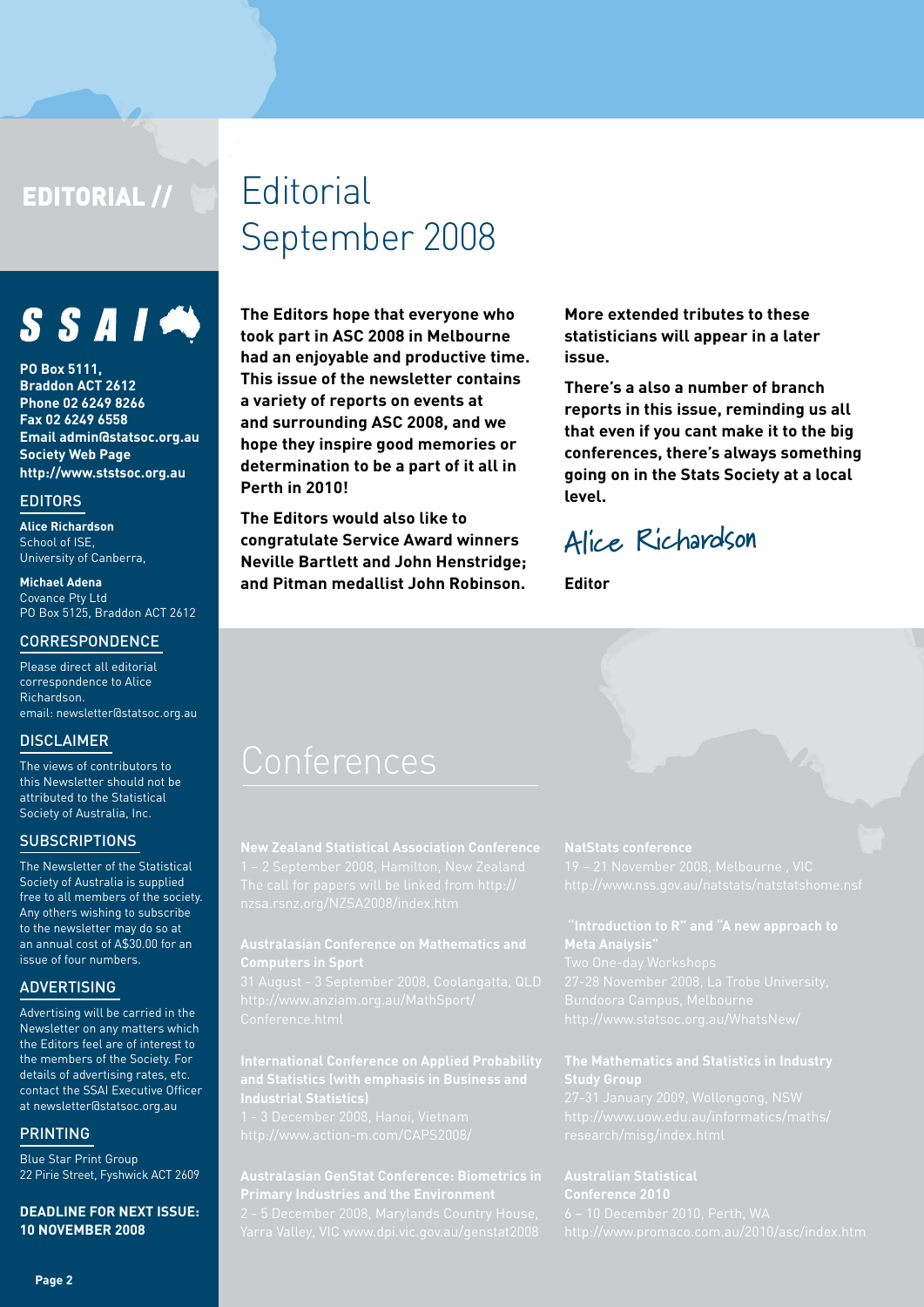# Two One-day Workshops

### Introduction to R Thursday 27th November 2008

**The R system is a free software environment for scientific and statistical computing and graphics that runs on all common computing platforms. It offers an unrivalled range of statistical and other scientific computing abilities. R is becoming extremely popular amongst those who wish to analyse data and is used by researchers at the forefront of the development of new statistical methodologies.**

This workshop is aimed at those who are unfamiliar with R or those who want to refresh their basic knowledge in order to re-start using R again. The workshop will be conducted by Luke Prendergast and range from getting started with R through to examples of statistical analysis using R. A set of notes will be provided.

### A Unified and More Efficient Approach to Meta Analysis Friday 28th November 2008

**This course is intended for statistical consultants and researchers in the fields of medicine, social and psychological sciences. It may also be of interest to university students and academics who want a simple but practical measure of evidence for alternative hypotheses.** 

This short course is an introduction to the basic ideas of meta-analysis, and includes traditional methods for combining results from different studies, whether they are in the form of one- or two-sample data, for both discrete and continuous measurements. Tests for heterogeneity assist in the choice of fixed or random effects models.

In addition, this course includes new, more efficient methods based on variance stabilisation of all basic test statistics. This unified approach leads to more accurate confidence intervals for effect sizes in both individual and combined studies.

Participants will learn how to transform test statistics so that the evidence in them for alternative hypotheses can be calibrated. This procedure yields shorter confidence intervals

for effect sizes. In addition, a simple relationship between expected evidence and test level and power enables one to more accurately estimate the power function of a test, and hence more accurately choose the sample size required to obtain power against an alternative of scientific significance.

Some acquaintance with the statistical methods and the software package R is desirable, as R demonstration macros and R functions will be provided to carry out computations and to display results. Participants will be able to bring their own laptop or use statistical laboratory computers in order to do the exercises. Those unfamiliar with R or who have not used R recently can take advantage of the R workshop on Thursday 27th November 2008.

The course is based on the book: Meta Analysis: A Guide to Calibrating and Combining Statistical Evidence (Wiley Series in Probability and Statistics) by Elena Kulinskaya, Stephan Morgenthaler, and Robert G. Staudte (Paperback - April 25, 2008)

For more details about these workshops and a registration form go to http://www.statsoc.org.au/ WhatsNew/

# Notice to all SSAI Members:

**The SSAI Executive Officer will be on annual leave from 26 September until 14 October 2008.**

**The SSAI Office in Canberra will be closed during this time.**

**For urgent enquiries, please contact Doug Shaw at Doug.Shaw@csiro.au**

### Society Secretaries

### **Central Council**

President Professor William Dunsmuir Secretary: Dr Doug Shaw Doug.shaw@csiro.au

**Canberra** President: Dr Glenys Bishop Secretary: Dr Ray Lindsay ray.lindsay@netspeed.com.au

#### **New South Wales**

President: Dr Eric Beh Secretary: Dr Boris Choy Boris.choy@uts.edu.au

**Queensland**

President: Dr Miranda Mortlock Secretary: Helen Johnson h.johnson@qut.edu.au

#### **South Australia**

President: Dr Andreas Kiermeier Acting Secretary: Paul Sutcliffe p.sutcliffe@abs.gov.au

### **Victoria**

**President** Professor Mervyn Silvapulle Secretary: Lucy Busija Lucy.busija@mh.org.au

**Western Australia** President: Marty Firth Secretary: Rebecca O'Leary roleary@ichr.uwa.edu.au

### Section Chairs

**Bayesian Statistics** Kerrie Mengersen k.mengersen@qut.edu.au

**Environmental Statistics** Petra Kuhnert petra.kuhnert@csiro.au

**Statistical Education** (co-chairs) Michael Martin Michael.martin@anu.edu.au Peter Howley Peter.howley@newcastle.edu.au

**Surveys and Management** Veronica Rodriguez veronica.rodriguez@abare.gov.au

> **Social Sciences** Michele Haynes m.haynes@uq.edu.au

**Young Statisticians** (co-chairs) Fiona Beer beerf@amgen.com

Kevin Wang WANG\_KO-KANG@LILLY.COM

Further contact details for Society Secretaries and Section Chairs can be obtained by contacting the Society on (02) 6249 8266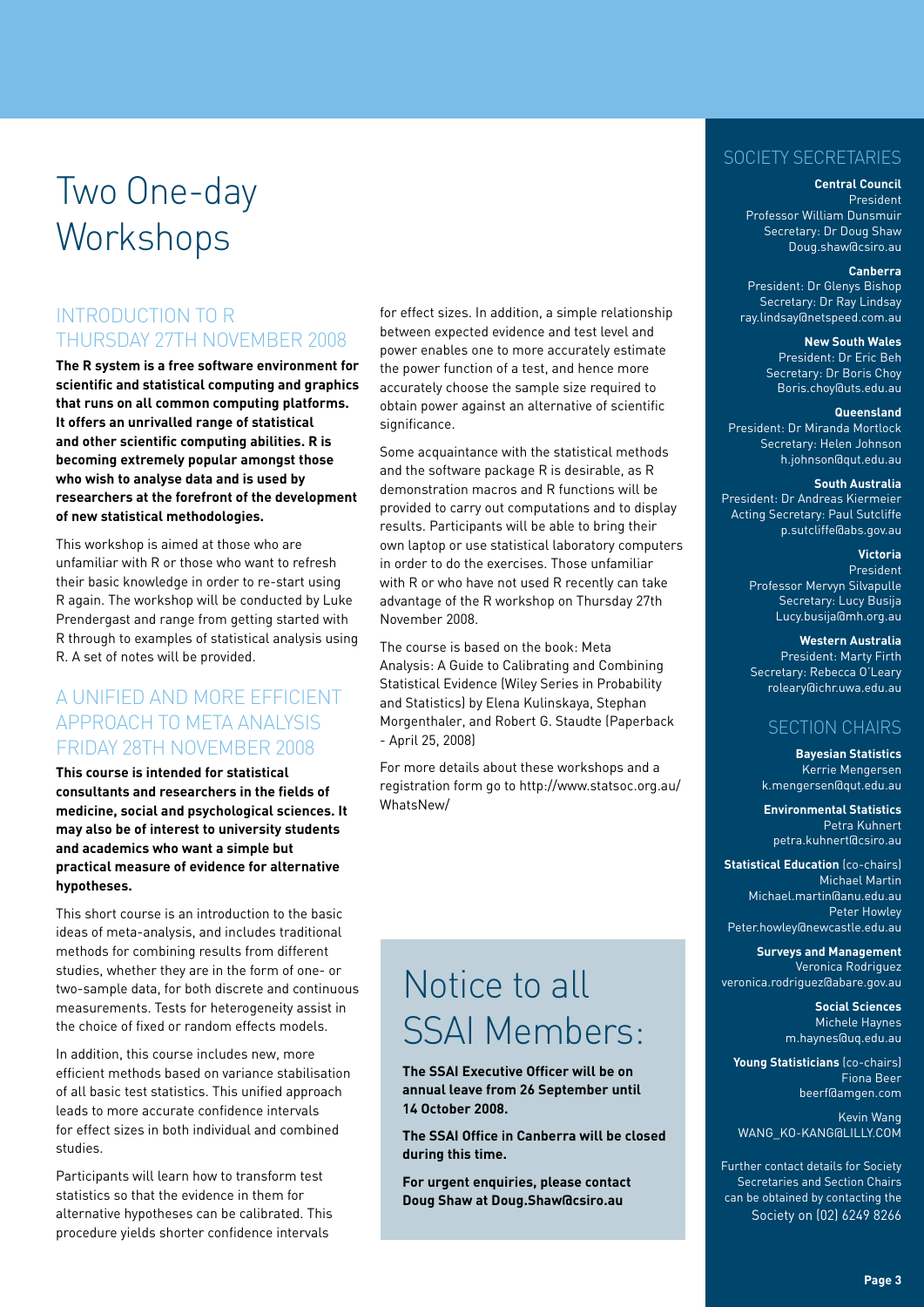# YS Network //



Fiona Beer beerf@amgen.com

Kevin Wang wang\_ko-kang@lilly.com

# Young Statisticians Network

### YOUNG STATISTICIAN Representatives

**The Young Statistician Network has positions for a National YS representative (currently co-chaired by Fiona Beer & Kevin Wang 2008/2009). The current state representatives are: Frank Liu (ACT), Stephen Bush (NSW), Helen Thompson (QLD), Penny Bennett (SA), Karl Jackson (VIC), and Alex Stuckey (WA). There are currently open positions in New Zealand, Tasmania, and the Northern Territory – if you are in these areas and are interested in being the representative for 2008/09 please contact Fiona or Kevin.**

Since the ASC the state representatives are now going to have a teleconference catch-up the first Thursday of each month. The first catch-up was in August, were we discussed re-branding the Young Statisticians into a Network. We will be meeting again next month to further develop the branding of the YS network – what we stand for, how often we should meet in a professional and social manner, and how to attract more active members of the YS network. If you have any ideas please don't hesitate to contact your state representative, or start a discussion thread on the facebook page "Young Statisticians of Australia". We will keep you all updated in each newsletter.



**Logo for the YS Network: If you have an artistic flair and would like to design a YS Network logo we'd love your input.**

The YS representatives also decided each State/ Territory holding a careers information night with a social theme. Canberra has already had a very successful careers night in May, with the other states to have their careers nights before the end of the year.

### ASC 2008 Conference Update

Welcome all Young Statisticians! Now, as some of you know we recently met during the Australian Statistical Conference in Melbourne (30th June – 3rd July). On the first day the Young Statisticians ran sessions all day which included networking and career information. Then a social dinner of a fantastic pub meal at Mrs. Parma's. Firstly we'd like to thank the YS conference committee –without whom the day would have not been as productive. Theresa Nunan, Stephen Bush, Richard Hutchinson, Rian Caccianiga, Jason Rabbitt, Damien Kennedy, Fiona Beer, Kevin Wang, and Derchieh Hung.



We started the morning with some ice-breakers and networking sessions, and in total we had 65 people attend! We'd like to thank everyone for attending (Young Statisticians and not so new to their careers). The career sessions included talks from a sports statistician (Karl Jackson), a psychometrician (Dr Siek Toon Khoo), a biostatistician (Dr Philippa Clarke), a market research statistician (Dr Helen Bartley), government statisticians (David Lovell, Theresa Nunan, & Damien Kennedy), and a consultant statistician (Dr John Henstridge).

There are more photos are currently on display on the facebook group (Young Statisticians of Australia) – please tag yourself in them.

If you would like to be involved in organising the 2009 YS conference in Sydney or if you would like more information on these presentations please email either Fiona (beerf@amgen.com) or Kevin (wang\_ko-kang@lilly.com).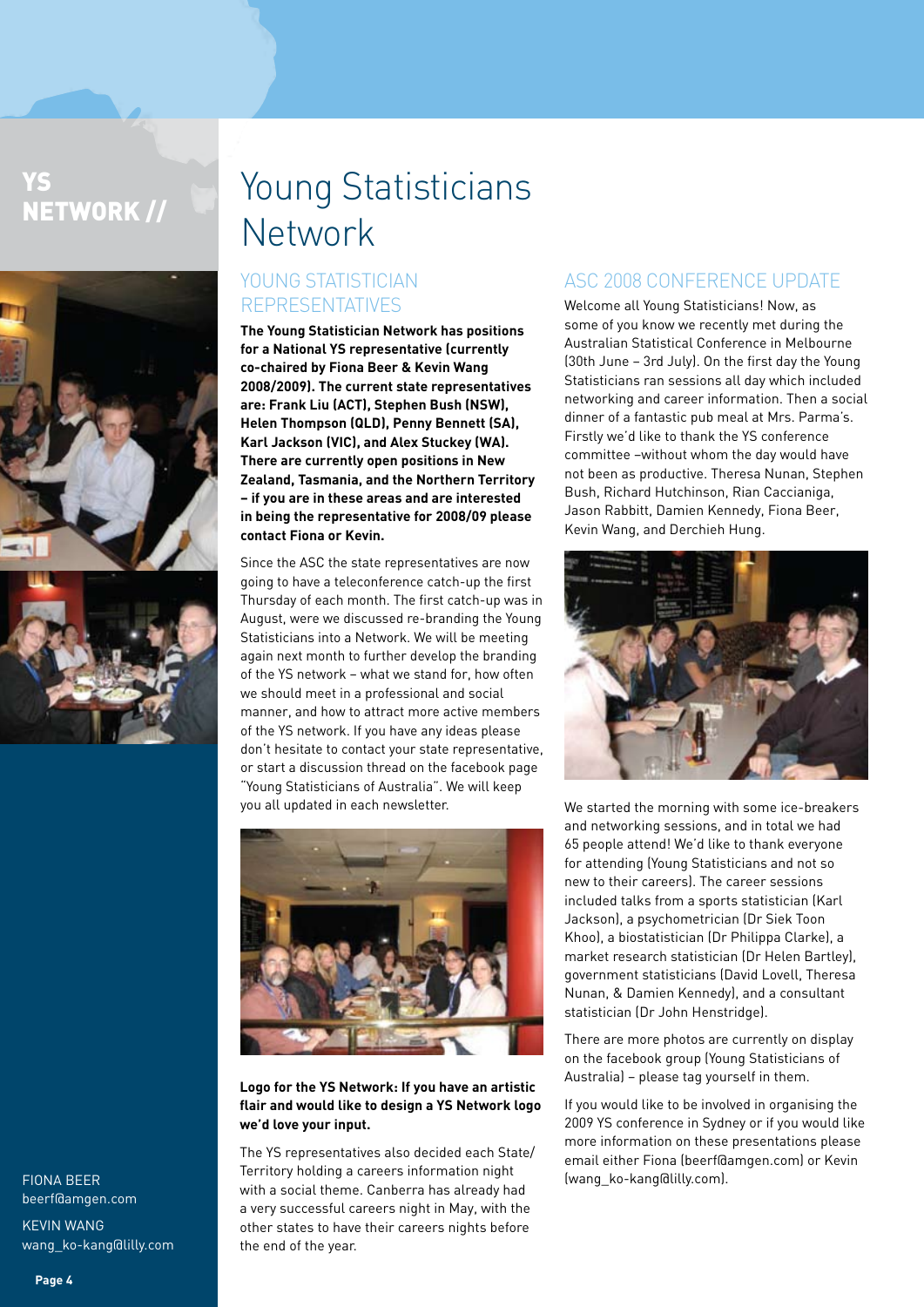# Three Doors with Borek Puza (Edition 15)

**Welcome to the 15th edition of Three Doors. Regarding The Ten Digits Puzzle in the last edition, several persons wrote in with the correct solution, some with extensive discussion and analysis of related problems. Following a random draw, I am pleased to announce Conrad Burden as the next winner of the Three Doors Prize, a cheque for \$60 as donated by SSAI. The puzzle and its solution plus discussion are given below.**

### THE TEN DIGITS PUZZLE

In how many ways can the ten digits 0,...,9 be written in a row so that each digit other than the left-most is within one of some digit to the left of it?

### **SOLUTION**

Observe that the sequence of digits must end with 0 or 9. (For example, if it were to end with 8, then 9 would appear earlier and not be within one of some digit to the left.) Therefore, as we write the digits from right to left, we always have a choice between writing the highest unused digit or the lowest, until we hit the left, where these two choices coincide. Thus there are two choices at each of 9 opportunities, and hence the total number of ways in which the ten digits can be written is  $2^9 = 512$ .

### **DISCUSSION**

This puzzle was taken from Winkler (2004, page 21), who in turn sourced it from a 1960s Putnam Exam. The puzzle is interesting because it can most easily be solved backwards, as above. The following is a forwards solution, thanks to Brian Davies and Andrew van Burgel. If the first digit is 0, then the others must follow in ascending order. If the first digit is 1, then there are 9 places the 0 can go, after which the other digits must follow in ascending order. If the first digit is 2, then there are C(9,2) = 9!/(2!7!) = 36 places the 1 and 0 can go (these must be in descending order), after which the other digits must follow in ascending order. This logic leads to the required number of ways:  $1 + 9 + C(9,2) + C(9,3) + ... + C(9,9) = 2^9$  $= 512.$ 

Yet other methods of solution are possible, for example by induction, as submitted by Terry Neeman. Another method, as submitted by Conrad Burden, is to consider an equivalent process whereby ten balls are placed into a row of ten boxes, one per box, so that each ball is added to the box at either the left-hand end or the right-hand end of the contiguous set of boxes already containing balls. Clearly, there is a one-to-one correspondence between ways to fill the ten boxes and ways to write the ten digits, and so we ask: In how many ways can the ten balls be placed into the ten boxes? But this is equivalent to the time-reversed problem: In how many ways can the ten balls be removed from the boxes if only the left-most or rightmost ball can be removed at each stage? For the first 9 steps there are two choices as to which ball to remove, and for the last ball there is only one choice. This logic (which is essentially the same as the logic in the first method shown above) once again leads to the answer: 2^9 = 512.

#### References

Winkler, P. (2004). Mathematical Puzzles: A Connoisseur's Collection. Natick, MA: A K Peters, Ltd.

# **THREE DOORS**

#### Borek Puza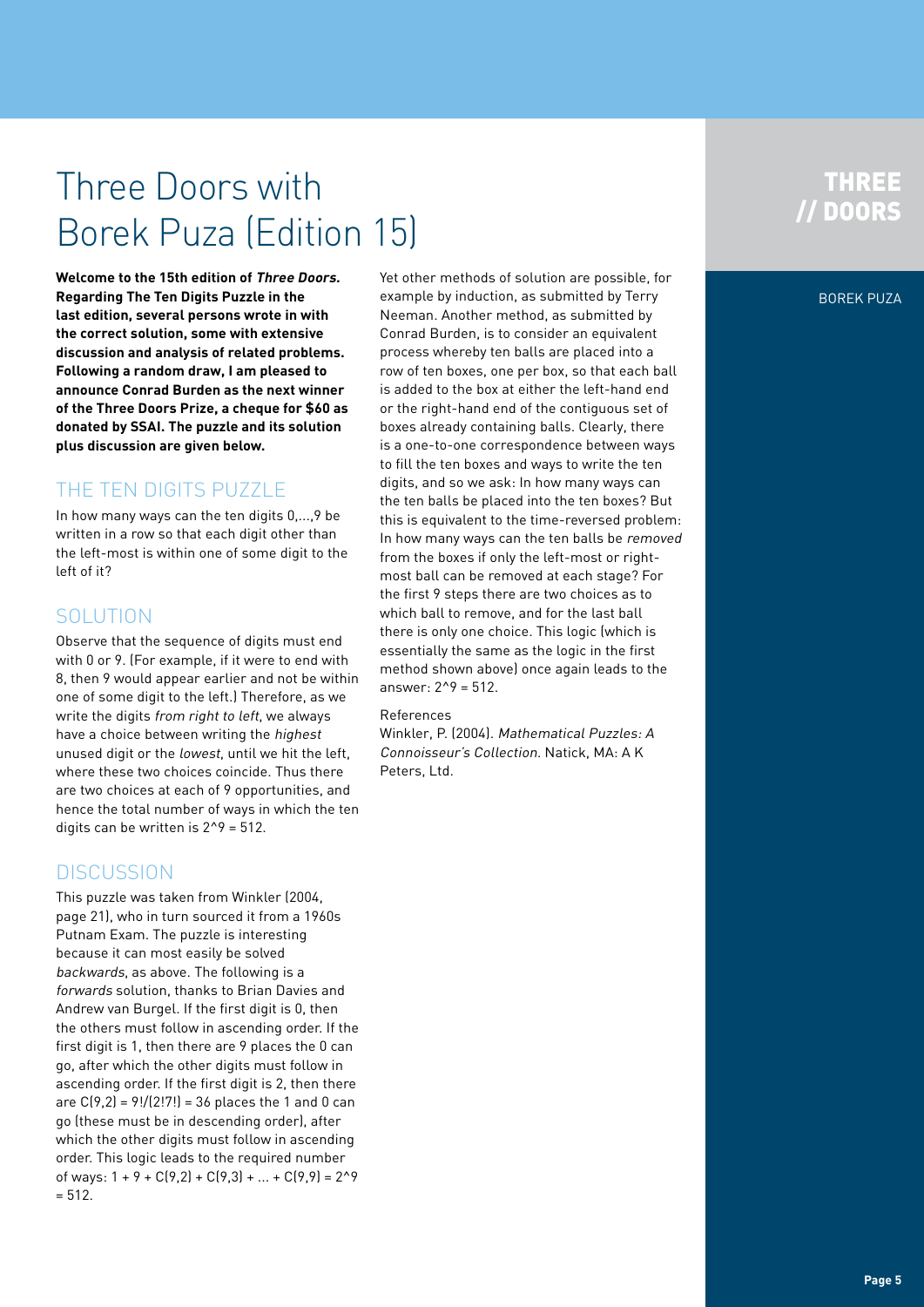# **OZCOTS** 2008 //



Adrian Bowman, invited speaker.

# OZCOTS 2008

On 3rd and 4th July, OZCOTS 2008 was held in Melbourne as an overlapping satellite to the Australian Statistical Conference (ASC) whose 2008 theme was Celebrating Diversity. OZCOTS 2008 was the 6th Australian Conference on Teaching Statistics, and combined the interests of the Statistics Education Section of the Statistical Society of Australia Inc (SSAI) with activities of Helen MacGillivray's Australian Learning and Teaching Council (ALTC) Senior Fellowship. The ALTC (initially named the Carrick Institute of Learning and Teaching in Higher Education) was established late 2004 as an Australian Government initiative. The Senior Fellowship Scheme supports leading higher education teachers to undertake full time program of highly strategic activities over one year. Only one to three senior fellowships are awarded per year over all disciplines and Helen was one of the inaugural fellows. Such recognition of the importance of teaching statistics in higher education is of significant value to the statistical and statistical education communities, and the holding of OZCOTS 2008 in association with the ASC as part of the senior fellowship program aimed to highlight this.

The OZCOTS 2008 program consisted of six invited papers, eighteen contributed papers, and two forums. The program, abstracts and preliminary proceedings are available at http:// silmaril.math.sci.qut.edu.au/ozcots2008/ . A link is also available to photos taken at OZCOTS by that well-known keen photographer of statistics education events, Brian Phillips. The six invited speakers at OZCOTS are members of the Senior Fellowship's international collaborative team, and their participation in OZCOTS 2008 was fully funded by the Fellowship. OZCOTS was also supported by the Australian Statistical Conference and the Victorian Branch of the SSAI.

OZCOTS was held at the same venue as ASC and delegates could register just for OZCOTS or could "add" registration for the second day to their ASC registration. The arrangement of the first day of OZCOTS being available to ASC delegates at no extra charge was highly successful with standing room only available on the first day with many ASC delegates attending part or all of the OZCOTS program. A number of ASC delegates who had not pre-registered for the second day of OZCOTS, were so interested by the first day that they stayed on for the second.



At the conference dinner.

The invited papers were

- Applied Statistics as a growth engine for statistics programs by Chris Wild
- Technological Literacy and Statistics Education: a call for thought and research by Rob Gould
- On becoming a statistician by Peter Petocz
- Statistical cartoons: the role of graphics in understanding statistics by Adrian Bowman
- Experience first, logic later by Larry Weldon
- What lies beneath: inventing new wheels out of old by Michael Martin.

All the invited and contributed papers gave rise to lively discussion, as did the two forums with panels of the invited speakers leading the

Michael Martin, invited speaker.

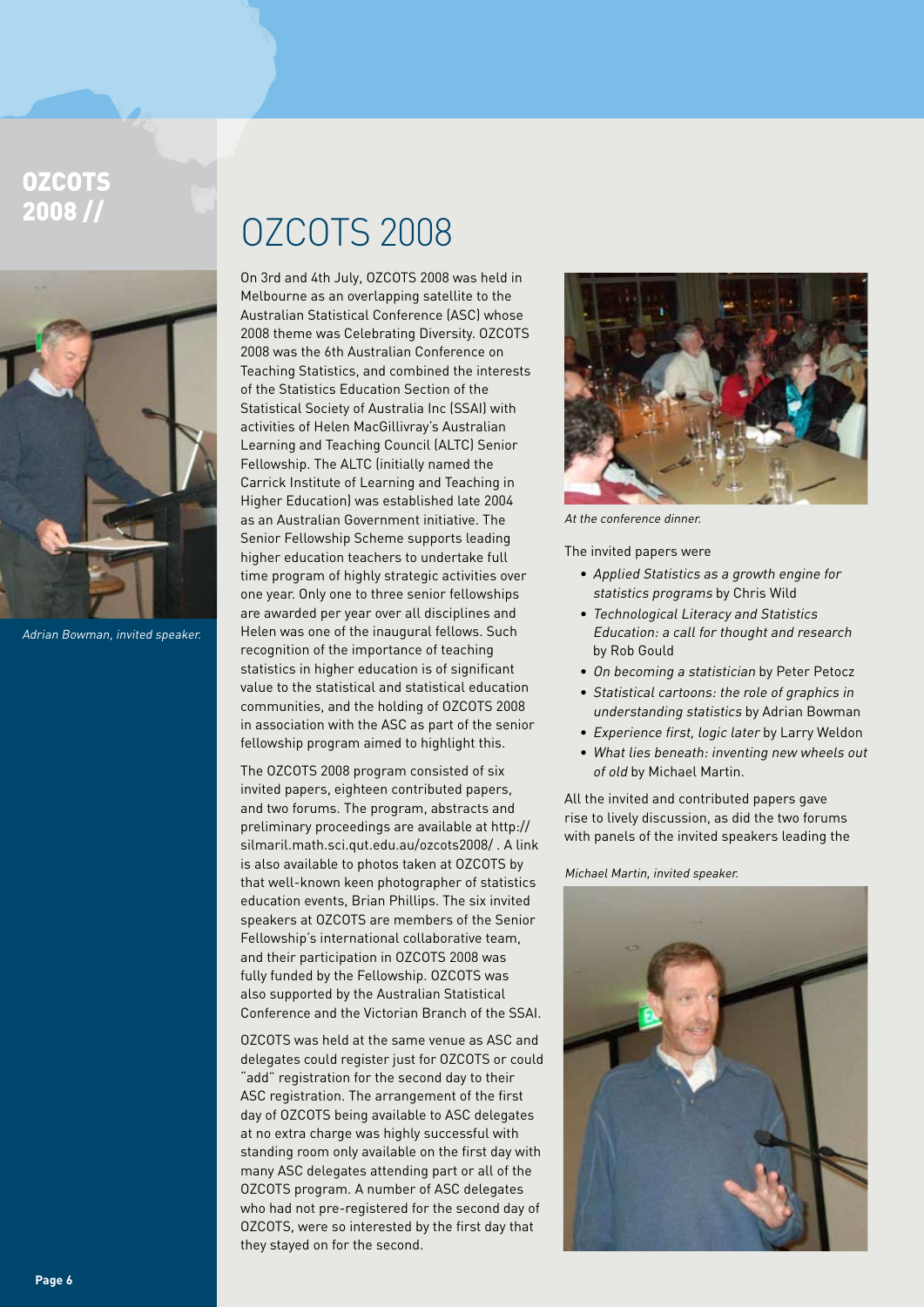# OZCOTS // 2008



LEFT: Larry Weldon, invited speaker and RIGHT: Peter Martin performing at the conference dinner.

discussion. A report on the two forums will be posted on the OZCOTS website.

A statistical education presence during the ASC was also provided by Helen MacGillivray's invited paper on "Building foundations for statistician education" on the day before OZCOTS. This paper was well attended and lead to considerable postpaper discussion and interest.

Delegates enjoyed a convivial and lively conference dinner overlooking the river and Melbourne's lights, with entertainment provided by local balladeer extraordinary, Peter Martin.

Calls for an encore were satisfied by a repeat performance at the close of the conference after the forum on "Where to from here?" As a measure of the success of OZCOTS 2008 and the enjoyment expressed by delegates, we are already investigating holding an OZCOTS in association with the next ASC in Perth, 6th-10th December, 2010.

During one of the sessions.

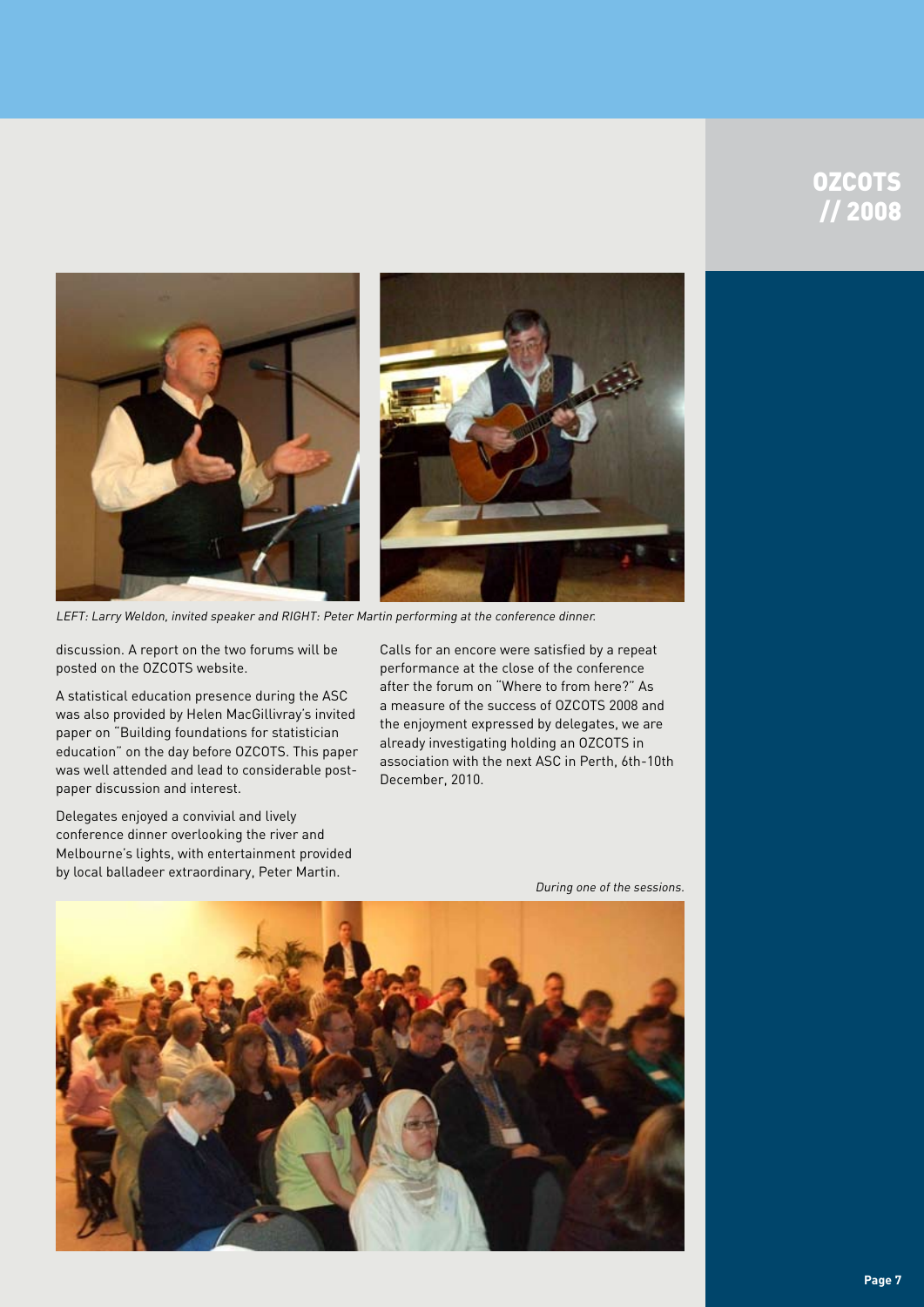### OBITUARY //

# Dr. Frank Hansford Miller 26 November 1916- 21 February 2008

#### Brenton R Clarke

**The Western Australian Branch of the SSAI noted the passing of one of its long time stalwarts. Frank was until recent years an active though retired member of the WA Branch. In fact, Frank joined the branch after retiring from his position in London. Some here queried where he actually worked when he was in London, though one can assume** 

eighties and soon became known to the local statistics fraternity through becoming acquainted with Terry Speed, the Professor of Statistics at the University of Western Australia. Terry recognized Frank's name from the many commentaries he had made on published proceedings of the Royal Statistical Society.

**that some time between being Head of Maths at Haverstock Comprehensive School and signing himself as Mr., and later being Dr Frank Hansford-Miller at the Inner London Education Authority where he had commented on a number of papers in particular the read articles in Applied Statistics (Journal of the Royal Statistics Society Series C), he was happy to assume his title. From his own notes written before he passed away Frank wrote that that he entered University** 



Consequently, Frank became a tutor at UWA,

Murdoch University, and Curtin University.

Frank had had a varied life, and this just added to the spice of the meetings of the local branch of the statistics society, where he would inevitably ask a question of the speaker, link it to some interesting facet of his own life experience, and query the speaker's thoughts. Not every speaker was enamored with his style but it certainly gained Frank some respect- indeed he was asked by the local Branch executive for an interview to try and encapsulate some

**College London, to read mathematics in 1946. His studies were interrupted in 1947-1949 by a hospitalisation due to tuberculosis of the spine where three vertebrae were eaten away. He was not beaten; he fought back and graduated BSc, later entering King's College in the University of London, at first full time and then part-time doing research for his MSc and PhD.**

On retirement Frank came with his wife Phyllis to Perth, the attraction apart from the climate, being that while they themselves had no children, his wife Phyllis had a sister who had emigrated from England and came out to Western Australia Perth some time before and who had established a family.

Frank came out to Perth in the early nineteen-

of his thoughts on statistics-and life in general. This interview is available at

http://www.statsoc.org.au/resource/pdfs/ ssaiNewsletter/newsletter101.pdf .

Frank revered his adopted country and it was fitting that at his burial at Pinaroo cemetery in Perth, there was in the vicinity gum trees, a sheep, a kangaroo. As the casket was being lowered a crow flew over and did a job on it, something for good luck as one of his relatives observed. The temperature was 41 degrees in the shade. It was an appropriate Australian sendoff.

Frank has left a small portion of his estate to The WA Branch of the Statistical Society of Australia Inc.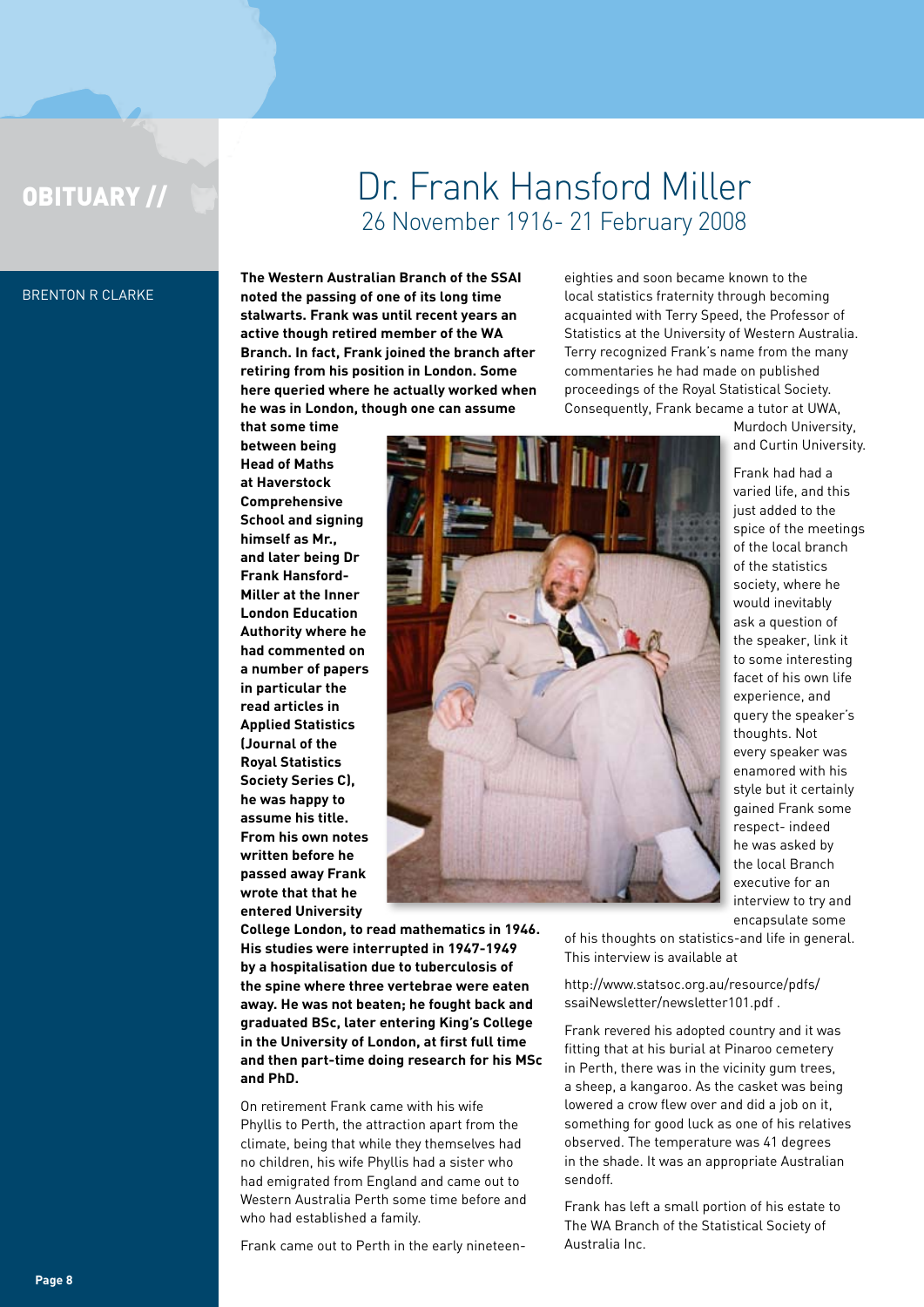# Science Meets Parliament (SMP)

**This is an annual two-day event organised by the Federation of Australian Scientific and Technological Societies (FASTS) to facilitate interaction between scientists and federal parliamentarians. The topics for this year were Australia's science and innovation capacity and the ability of science to help understand and manage social and environmental challenges. Each member society sends two representatives to SMP.** 

### A young statistician's perspective:

The most important benefit from attending SMP (Science Meets Parliament) was the contacts that I made. I now have quite a stack of business cards and a clearer picture in my mind of the types of work other scientists are doing out there in Australia. I think meeting the other scientists who attended was probably more important than actually meeting the MP's. I realised that there are a lot of scientists who are collecting data and undertaking statistical analyses. A number of scientists mentioned statistical aspects of their projects. It soon became clear that the problems they were trying to solve looked both challenging and interesting and I think in some instances having a statistician on hand would really help them with their work.

I have come to the conclusion that there are certainly opportunities out there for statistical consultants to fill. I get the impression that sometimes scientists may not realise they can really gain something from talking to a statistician. I think the SSAI really benefited from sending representatives to this because we were advertising the statistical profession to other scientists and politicians. Statistical awareness is something we really need to pass on to others outside our profession.

Of course I should mention that it was good to actually meet some senators too. The senators I talked to appeared to be genuinely interested in science and mathematics issues such as education and the shortage of trained mathematicians and statisticians. Hopefully they will do something about these issues.

It was good having both a very experienced statistician and a younger statistician sent to SMP and I suggest we do this in the future

as well. I especially benefited from attending because as a young statistician, getting established and making contacts is essential (and I certainly made a lot of contacts!).

### An experienced perspective:

I agree that having statisticians attend SMP is very valuable. This year, I joined with others to meet with Julia Gilliard's adviser to push for the implementation of relevant recommendations from the Review on Statistics at Australian Universities and the National Strategic Review of Mathematical Sciences Research in Australia. We reinforced the national importance of a critical mass of mathematical scientists across research, education, industry and government entities to ensure that we maintain and build our technical and problem-solving capability.

We applauded the 50% increase in financial support for mathematics and statistics students at universities, but were concerned that this funding did not necessarily reach those teaching courses in these disciplinary areas.

We also indicated that we intend to have a more co-ordinated and cohesive input into government strategy on matters that would affect mathematical sciences. This is consistent with the strong cooperative spirit that we are developing among those working across all levels of education (be it schools or universities), research entities, government institutions and private enterprise.

All SSAI members could help by continually stressing to their friends, colleagues and the general population that underlying quantitative skills are valuable in almost any occupation and are particularly necessary for solving some of the big issues facing the world today. Maybe then we will have an impact on student engagement and enrolment choices in our area. The jobs are already there!

# // SMP

### Janice Wooton and Kaye Basford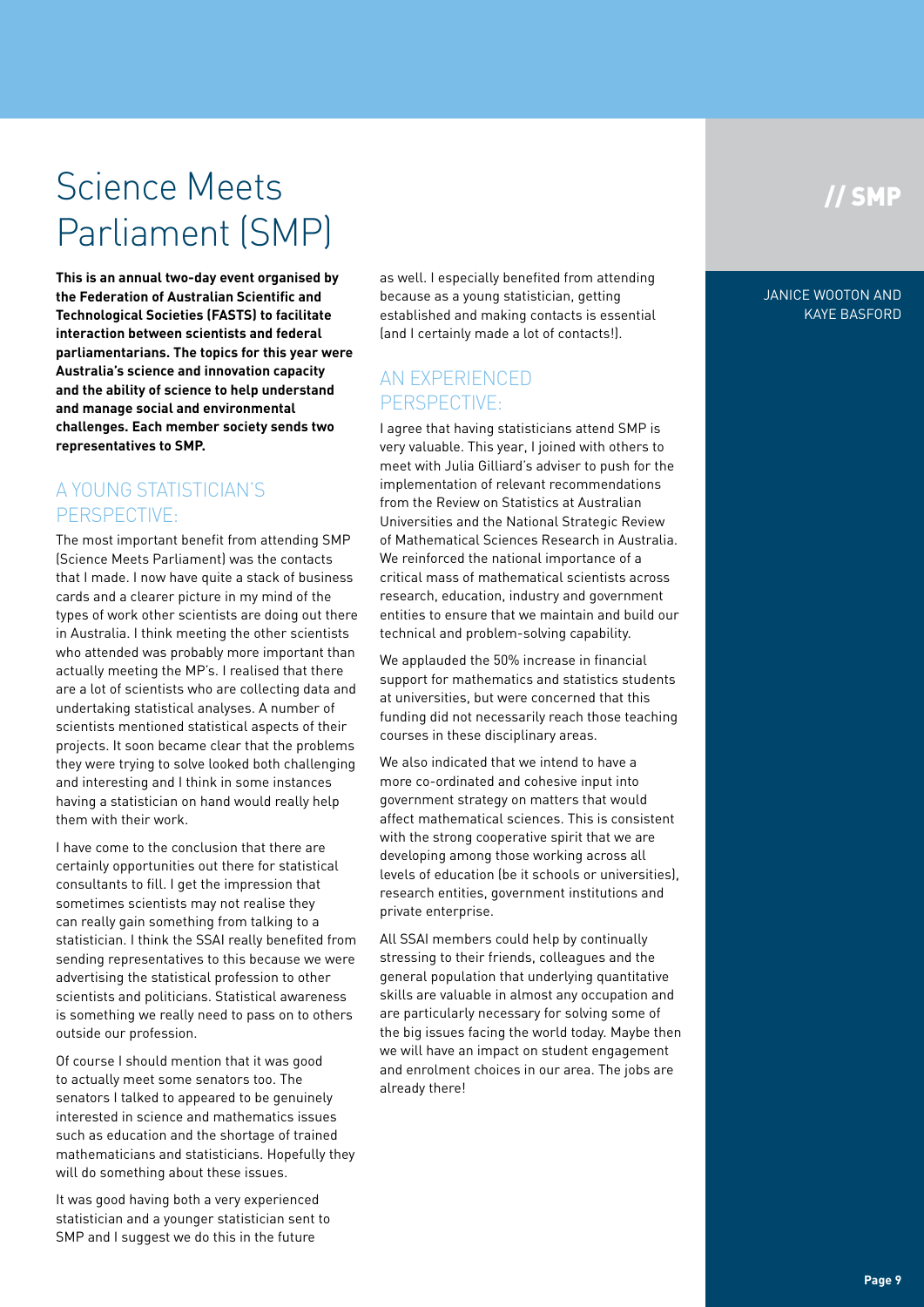Kaye Basford (for the Management Committee)

# ANZJS // ANZJS Joint Venture Proposal

**In 2001, the Statistical Society of Australia Inc. (SSAI) and the New Zealand Statistical Association (NZSA) signed a Memorandum of Agreement to jointly produce a journal known as the Australian and New Zealand Journal of Statistics (ANZJS).** 

The Australian Statistical Publishing Association Inc (ASPAI) is the incorporated association with the sole purpose of publishing ANZJS, i.e. our publishing arm. It has separate accounts to SSAI, but is wholly owned by SSAI, and its officers are the officers of SSAI. Nevertheless, the contract with the current publisher of ANZJS, Wiley-Blackwell, is with SSAI and NZSA, not with ASPAI.

For the past few years, we have been tidying up the financial relationship between SSAI and ASPAI in preparation for formalising our relationship with NZSA to jointly publish ANZJS. Our desire is to remove ASPAI and enter into a new contractual arrangement for the ongoing publication of ANZJS.

A management Committee for ANZJS was established. This committee consists of Kerrie Mengersen, Roger Littlejohn, Murray Jorgensen, Neville Bartlett and Kaye Basford.

We have obtained legal advice on the best way to proceed, and the recommendation is to form a Joint Venture. Here, the parties (SSAI and NZSA) contract to carry on a specific project (publication of ANZJS) and the contract will comprehensively set out the rights and obligations of the parties.

NZSA and SSAI would remain owners of copyright and other intellectual property rights, would enjoy the profits of the publication and would be the direct contractors with WileyBlackwell and others.

A joint venture allows the flexibility of SSAI and NZSA to carry on their other business and only join together in relation to the publication of the Journal. It can be tailored to suit the parties' needs and does not need to be unnecessarily complicated.

The management of the Joint Venture would be based on the current Management Committee, and would consist of the Managing Editor of the ANZJS and two representatives from each of SSAI and NZSA.

At the recent Annual General Meeting, it was agreed in principle that we enter into contractual negotiations to establish a suitable joint venture agreement. This would properly reflect the desired arrangements between the parties and avoid any confusion over NZSA's role. Considerable progress has been made in this regard, but some details are yet to be defined, e.g. the ratio in which the two societies will contribute seed funding (now and at some possible future date) and how financial assets would be split if the arrangement came to an end.

Approval in principle is also being sought from NZSA at their next Annual General Meeting (1 September 2008). If that is obtained, then the joint venture agreement would be prepared and presented to both Executive Committees for approval in the next 6-12 months.

On acceptance and execution of the joint venture agreement, we would inform Wiley -Blackwell and other interested parties of the new situation and remove all references to ASPAI and commence steps to wind-up/dissolve.

# Looking for a job?

**For a listing of current statistical vacancies in Australia and New Zealand visit:**

### **http://www.statsci.org/jobs**

**Do you have a job to advertise on the website? Email a position description to dwu@wehi.edu.au Listing is free! This service is proudly brought to you by:**

S S A L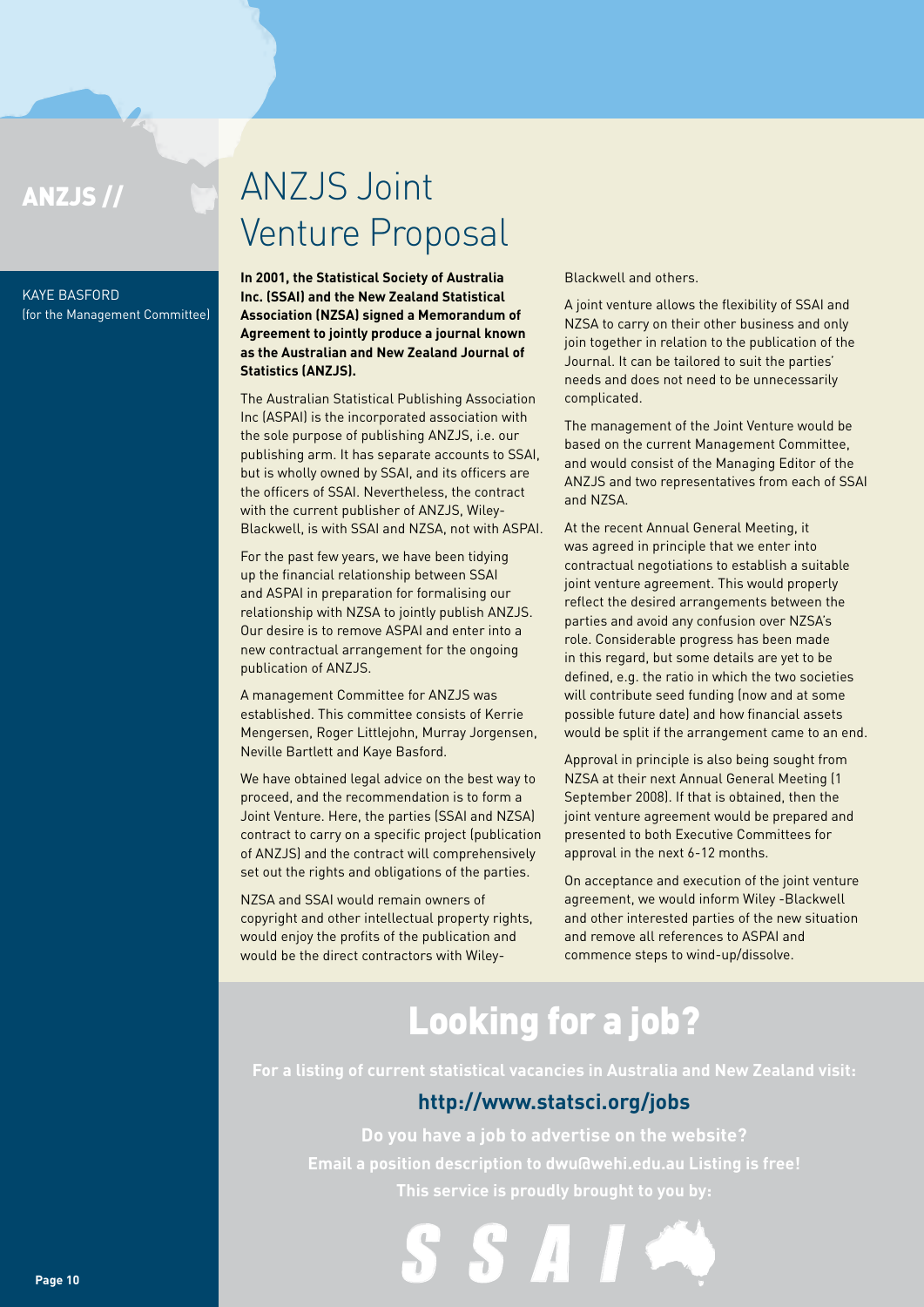# NatStats08 Conference Early Bird Registration is now open. Register before the 26th September and save!

### **The inaugural NatStats08 Conference will be held at the Crown Promenade Hotel in Melbourne on the 19-21 November 2008. The Conference will focus on the measurement issues surrounding key government policy areas.**

For over one hundred years, statistics have been an important source of information that has contributed to the management of Australia's economy, society and environment. But the world is changing - new statistical requirements are emerging, new sources of data are becoming available through administrative systems, and existing statistical series need to adapt to meet the challenges that are ahead.

NatStats08 is a key event for the National Statistical Service which is being led by the Australian Bureau of Statistics as part of its mission to increase the use and understanding of statistical information. The ABS recognises that it is just one of many providers of statistics to the Australian community; through the National Statistical Service it aims to provide a unified source of statistical information that can be used to inform debate, policy making and evaluation. There is a strong and emerging need for good

information to support policy development and performance evaluation across governments in Australia. Good information is required to answer questions that are important to Australians, their families and their communities.

The NatStats08 will cover the following themes: Informing the Nation, Measuring the Progress of Society and Environmental Information for Informed Decisions. The conference will then conclude with a panel discussion on "Statistics in the 21st Century", which includes SSAI member Murray Cameron.

NatStats08 is the first national conference to bring together an array of high profile researchers and policy makers from all levels of business, academia, government and the community to discuss strategies for improving future statistics for the nation.

Speakers include: Mr Enrico Giovannini - Chief Statistician of the OECD;Dr Ken Henry AC - Secretary to the Treasury; Mr Greg Bourne - CEO of the World Wildlife Fund, Australia;Tim Costello - CEO World Vision Australia; Professor Fiona Stanley - Director, Telethon Institute for Child Health Research.

# On an Expression of Generalized Information Criterion

**At the July meeting of the SA branch, Zeng-Hua Lu, Associate Lecturer from the School of Mathematics and Statistics at the University of South Australia gave a very informative talk on improving the consistency property of the criterion based approach for model selection.** 

In the criterion based approach for model selection, one chooses a model which maximizes the loglikelihood function among a finite number of candidate models. Consensus is that the Bayesian Information Criteria (BIC) and its Generalized Information Criterion (GIC) enjoys the consistency property of correctly identifying the true model with probability one. In his talk, Zeng proposed a particular expression of the GIC by raising logN in the penalty term of the BIC to the power r.

One of the popular applications of model selection criterion is variable selection in linear regression models. While the Akaike Information Criterion

(AIC) often results in selecting too many covariates (overfitting), BIC often just retains those very influential ones (underfitting). Using cross validation techniques for estimating r, the proposed criterion can make considerable improvement to the BIC. In practice, it has been found that r (0,3] satisfies most needs, which suggests one could search for r over much smaller range than the theoretic one (0, ∞ ).

The proposed form of the GIC, in which a parameter controls the severity of penalty serves two purposes. One is to indicate to what extent one model is preferred over another model. The other is to allow for an adoption of adaptive technique such as the cross validation for model search. The drawback of Zeng's proposed method is the intensity of computation required.

In closing, Zeng pondered on further work such as applications to time series.

# **NATSTATS** // 08

# // BRANC

### Paul Sutcliffe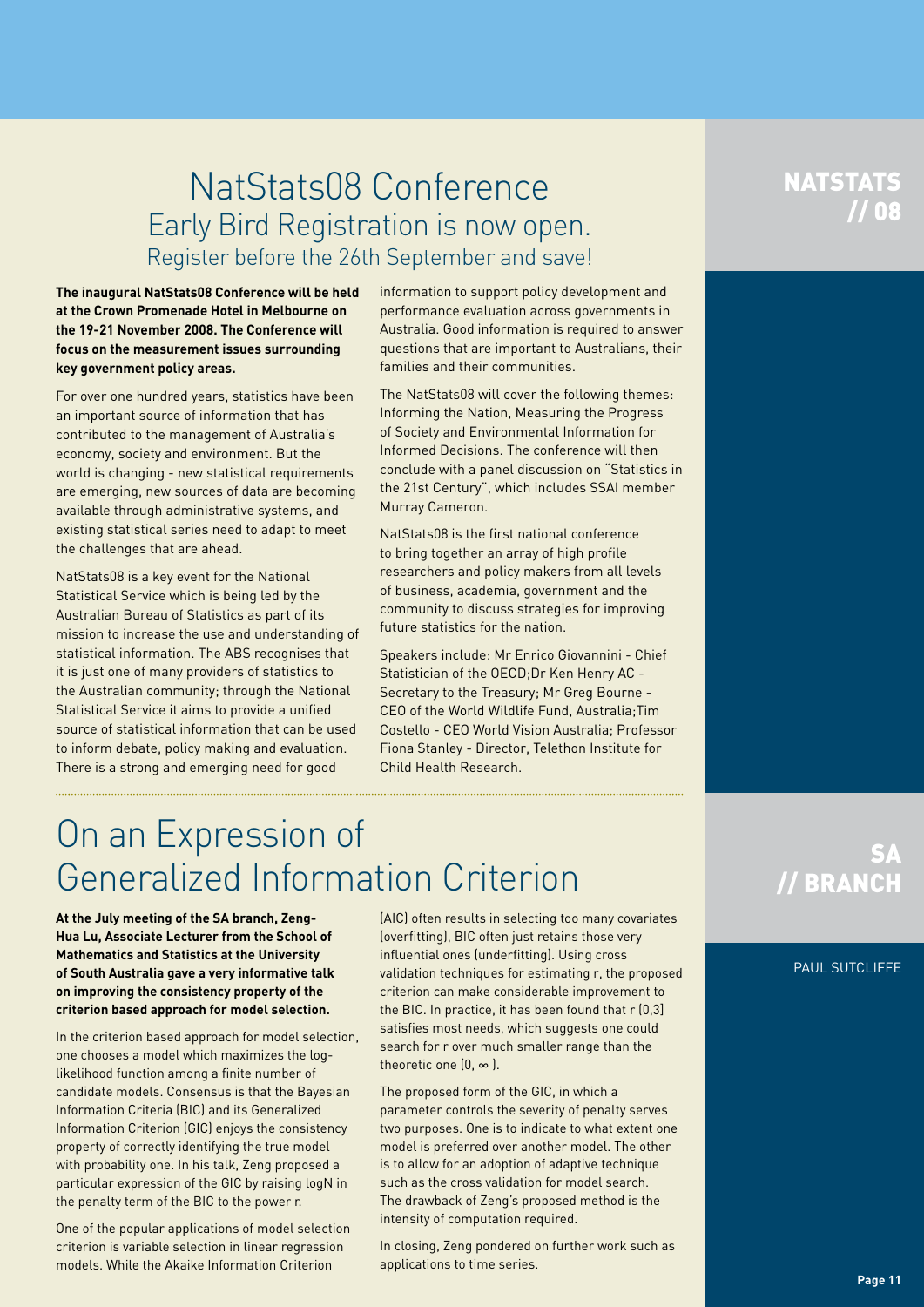## SA Branch //

#### PAUL SUTCLIFFE

# **Statistics** and Psychology

**The May meeting of the SA Branch was treated to an entertaining talk given by Daniel Navarro from the School of Psychology, University of Adelaide. Many important statistical tools such as factor analysis, multi-dimensional scaling and additive clustering have come from Psychology.**

Even from the early days when "experimental psychology" emerged as a discipline in the late 19th century, it has had an odd relationship with statistics. For instance, Fechner's (1860) classic "The Elements of Psychophysics" is a much about the design of experiments and analysis of choice data as psychology. For its time, the work is remarkably sophisticated – the analysis is characterised by the use of a probit link function and logarithmic transformations of the main predictor.

While the progress of psychology has been somewhat uneven (it took another 100 years to include an intercept term in Fechner's model)

there have been a number of highly productive interactions with statistics. The factor analysis model, for instance, was developed by Thurstone in the 1940s as a method for inferring the latent structure of human cognitive abilities and has been imported into statistics rather than the other way around.

Daniel discussed the development of statistical modelling in psychology by following two distinct threads: learning from choices and inferring latent structure. In the choice context, psychologists have tended to import ideas from statistics and related disciplines. In the latent structure context, psychology has been more of an equal partner and techniques such as factor analysis and multidimensional scaling have been imported to statistics.

This talk was well attended by staff and students from the School of Psychology, an initiative from the SA Branch to broaden the audience of our meetings.

### **CANBERRA** Branch //

#### Glenys Bishop

Speakers at the Careers Night held by Canberra Branch included from left: Noel Hansen (ABS), Michael Fogliani (ATO), Emma Lawrence (BRS), William Reece (Covance), Teresa Neeman (ANU), Brent Henderson (CSIRO), Pritibha Singh (Eli Lilly), Alice Crisp (AIHW) and Frank Liu, the coordinator.

# Canberra Branch Careers Night

**On May 8, the Canberra Branch held a very successful Careers Night on the Australian National University campus. Nine speakers from a variety of government agencies, academia and private enterprise spoke briefly about the nature of their work and important role statistics plays. The meeting was chaired by Brent Henderson (CSIRO).**

Our Young Statisticians representative on the

branch council, Frank Liu, publicised the event among students at ANU and also the University of Canberra. Over 40 students attended the meeting and were very positive in their feedback. Many of the students were surprised by just how widely statistics was used in the real world and the many different types of statistical analyses being applied. Frank also enlisted the support of

Kate Gemmell from the ANU Careers Centre to provide some more general guidance about career choice and the support the Centre offers. The Careers Night helped her to learn more about potential jobs in Statistics.

At the end of the evening everyone enjoyed the chance for informal discussion with drinks and snacks provided by the Branch and the Australian Bureau of Statistics.

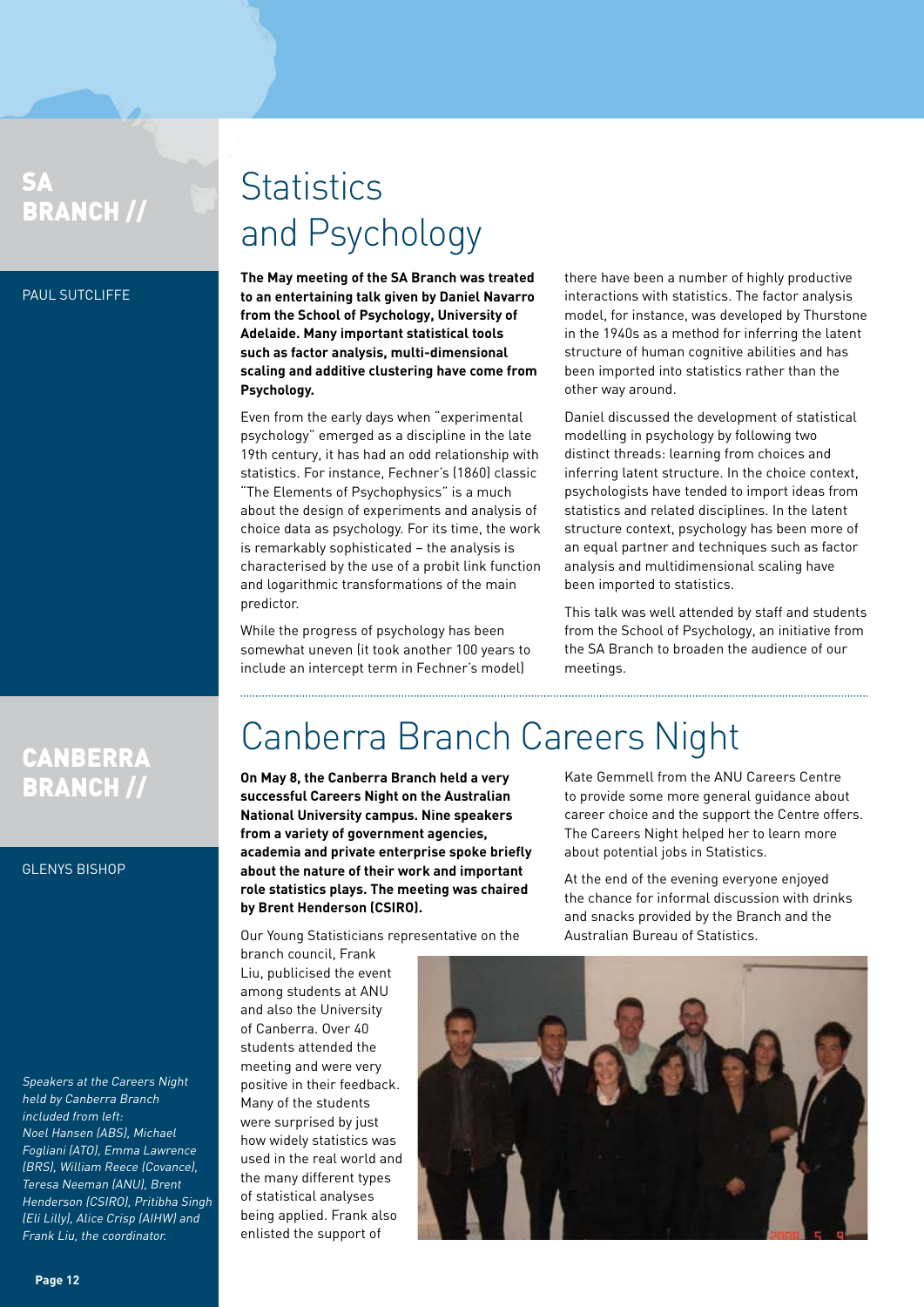# Canberra Branch News

**At the Canberra Branch meeting on 29 July, Dr. Jerry Reiter, Assistant Professor of Statistical Science, Duke University, North Carolina, gave a fascinating talk on "Protecting Confidentiality in Public Use Data via Multiple Imputation".**

As the name suggests, public use data is unit record data released by organizations for use by the general community for modeling purposes. Likely users of such data are specialist analysts from Universities or other organizations who normally would not have access to the unit level records. However, most data collected by statistical organizations is protected in some form or other, and so unit record information cannot be released, or at least it must be modified in such a way so as to minimize the chance of any unit being uniquely identified or matched by a 'snooping' user with records from another data file. Jerry began the presentation by describing some of the standard techniques used to protect publically released unit record data. These methods include:

- 1. recoding of data variables into categories to make records more alike;
- 2. suppression of data, particularly observations judged to be sensitive;
- 3. swapping data items, and
- 4. adding random noise to values.

Each of these approaches has its potentially serious shortcomings. For example, methods 1, 3 and 4 often seriously affect relationships between variables, which can make the data useless for secondary analysis, and method 2 can introduce informative non-response, which can make it extremely difficult to analyse. In addition, if the original data had been collected in a complexly designed survey, the user of the released data may not have the skills or knowledge to analyse the data in a way that correctly accounts for the design, let alone dealing with any distortions introduced by the data protection method itself.

Jerry described the procedure of multiple imputation, originally proposed by Rubin, 1993, in the Journal of Official Statistics, as an attractive technique that not only overcomes the problems mentioned above, but potentially makes the job of the end-user much easier. The technique relies on the statistician, who has

access to the unit level records, constructing a 'realistic' model of the data (admittedly this may be difficult to achieve). The model would then be used to construct synthetic datasets multiple times. The advantages of doing this is: no unit record needs to be released, the released data will look very similar to the original data, and statistical procedures that are valid for the original data are also valid for the synthetic data. The technique can also be applied to just the 'sensitive' observations in the dataset, and it can be used to impute missing values at the same time (so the user doesn't have to worry about how to deal with these). The purpose of releasing multiple copies of the data is so that standard errors and confidence intervals can be easily constructed. The mathematics of how these are constructed was described by Jerry in his presentation. For the reader interested in the details references are available on his home page at http://www.stat.duke.edu/~jerry/ .

Jerry illustrated the procedure by applying it to the March 2000 US Current Population Survey. In this case a simple regression tree model was used as the synthetic data tool for the variables in the survey. A comparison was made of coefficient estimates for several different regressions models using both the original unit record data and the synthetic data files. In most cases the coverage rates of the confidence intervals produced from either data source were very close to each other.

Currently in the US, multiple imputation is being used by a number of official statistical organisation to protect public use data files. The presentation was concluded with a summary of where further research was needed for multiple imputation. It was highlighted that one of the main issues to overcome was the building of trust of the end-user in synthetic data.

## CANBERRA // Branch

### PHILIP KOKIC, ANU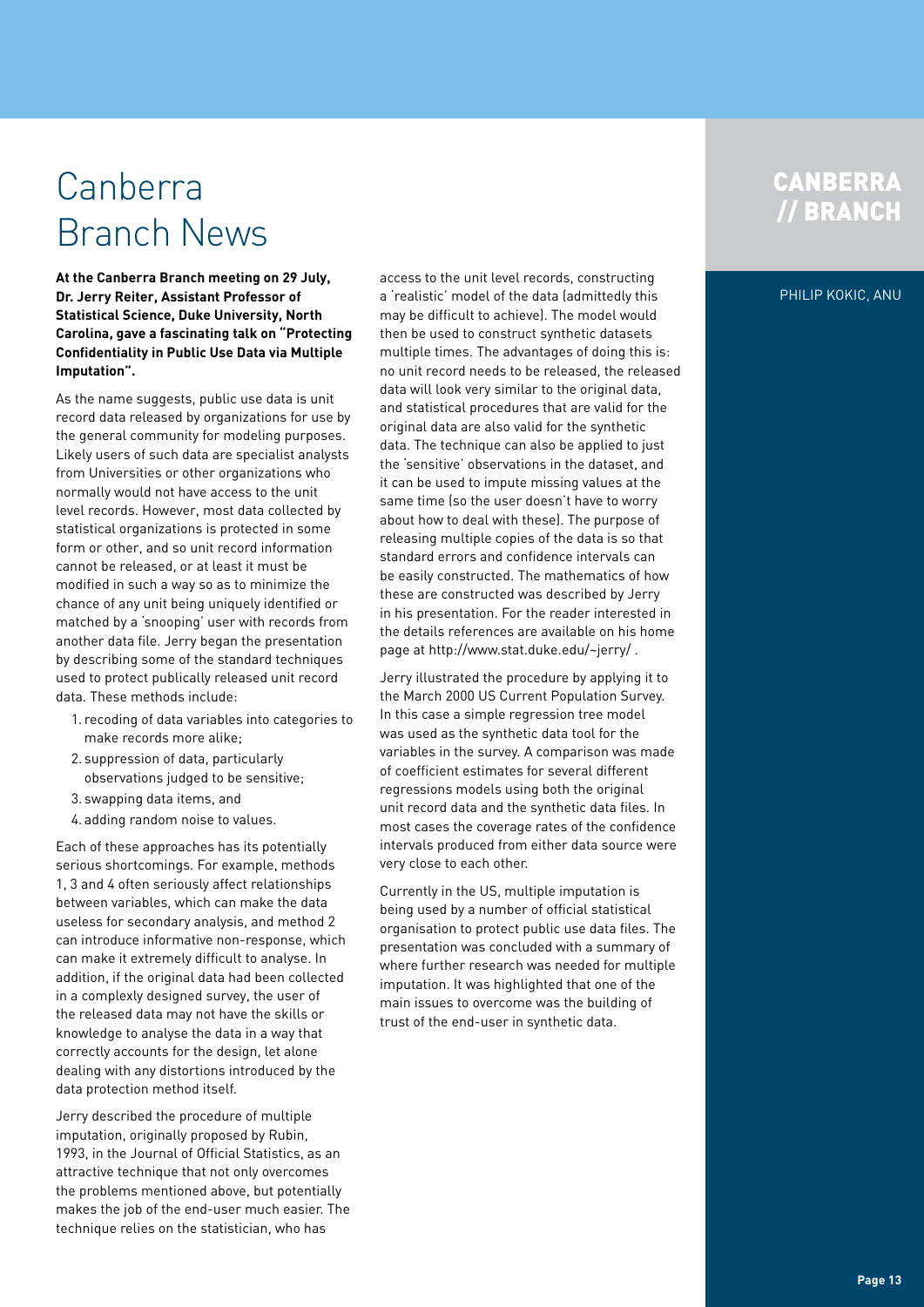# WA BRANCH //

#### Marty Firth

First Half 2008

**The year began with a bang with our March meeting being presented by Professor Adrian Baddeley and attracting close to 50 attendees. The title of his talk was "STAT WARS – Why Statistics is Controversial". He began by talking about the antipathy towards statistics generated by such witticisms as "Lies, damned lies and statistics". He then went on to talk about statistics & miscarriages of justice, typified by the case of Sally Clark and Professor Meadow. Briefly, Sally Clark had two children die of cot death and based (at least in part) upon an erroneous statistical argument by Professor Meadow (not a statistician) Ms Clark was convicted for double homicide. The speaker asserted that there is little regard for real statistical expertise and yet the damage done by those who claim such expertise hurts both the field of statistics as well as people such as Ms Clark.**

The audience was then treated to a brief history of statistical thought, including very early origins such as from The Mahabharata (1000 BC) and then onto Bablyon, Rome and Europe in the Middle Ages. Adrian highlighted the Calas case of 1761 where the court used 'mathematical' (rather than probabilistic/statistical) methods for assessing witness credibility. In this case, evidence clearly showed these methods to produce an erroneous verdict which discredited the use of maths and/or stats in the evaluating of evidence. There was also the Dreyfus trial in 1899, where again someone claiming statistical expertise that they did not have, led to a wrong conclusion. This leads to the modern day where evidence such as DNA is sometimes seen as conclusive with no discussion of probability.

The law of large numbers was then discussed. In the current context, we see that when discussing the outcomes of a large sample of people, the individual people can often be ignored as it is the average behaviour that is of interest to the epidemiologist, psychologist etc. But people claim that they are not just a "statistic" or that "statistics don't tell the whole story". Somehow, statisticians come out in a bad light, dehumanizing people by considering them just as numbers!

Some light was then offered to the audience by showing that as experiments have become more complex in more recent times, more and more fields of human endeavour have realized that they need to take into account variability, which

generally is not well understood. In genetics, public health, criminology, etc statisticians are needed to make important advances (eg RA Fisher and Oliver Lancaster). The problem however, is that these people are not recognized as statisticians and the contribution of statistics goes unnoticed.

In the course of the talk Prof Baddeley presented 8 theses, which are presented here:

- 1. Teaching statistics using trivial examples promotes fallacies
- .<br>2. Fallacies and abuses of Statistics are entrenched in Western culture *Elephants Go to School*
- 3. Resistance to statistical thinking draws on powerful emotional motives *Sarjinder Singh*  **A**  $\frac{1}{2}$ **statistics using pictures,**
- 4. Variability remains a revolutionary idea. Its **transformation of science is not yet complete.** evolutionary ide
- 5. Analysing data is like breathing air: because 2007, 49(4), 496*.*  Marcin Kozak*, Statistics in*  **fun through 651 pages.** it is vital, we want it to happen effortlessly & *Transition,*2006, 7(6), 1407-9. unconsciously. **Good for all ages**

In the Information Age, data will become pivotal to **a** witt become

- 6. scientific research (increasing the imperative **PLEASE HAVE A LOOK**  for every science/profession to lay claim to data analysis).
- 7. decision-making (increasing the costs/ penalties for erroneous data analysis).
- pendance for privilegies and analysis).<br>**8. many controversies and conflicts that centre** Inany controversies and contricts that centre<br>around the collection/access/analysis of data. rie collection/access/and

**MASA** 

Model Assisted Statistics and Applications An International Journal

**Editor-in-Chief**: Sarjinder Singh **Guest Editor 2009**: Stan Lipovetsky **Managing Editor**: Stephen Horn **Treasurer**: Sylvia R. Valdes

Welcomes to: Sampling, Econometrics, Bayesian Statistics, Time Series, Design of Experiments, Multivariate Analysis

www.iospress.nl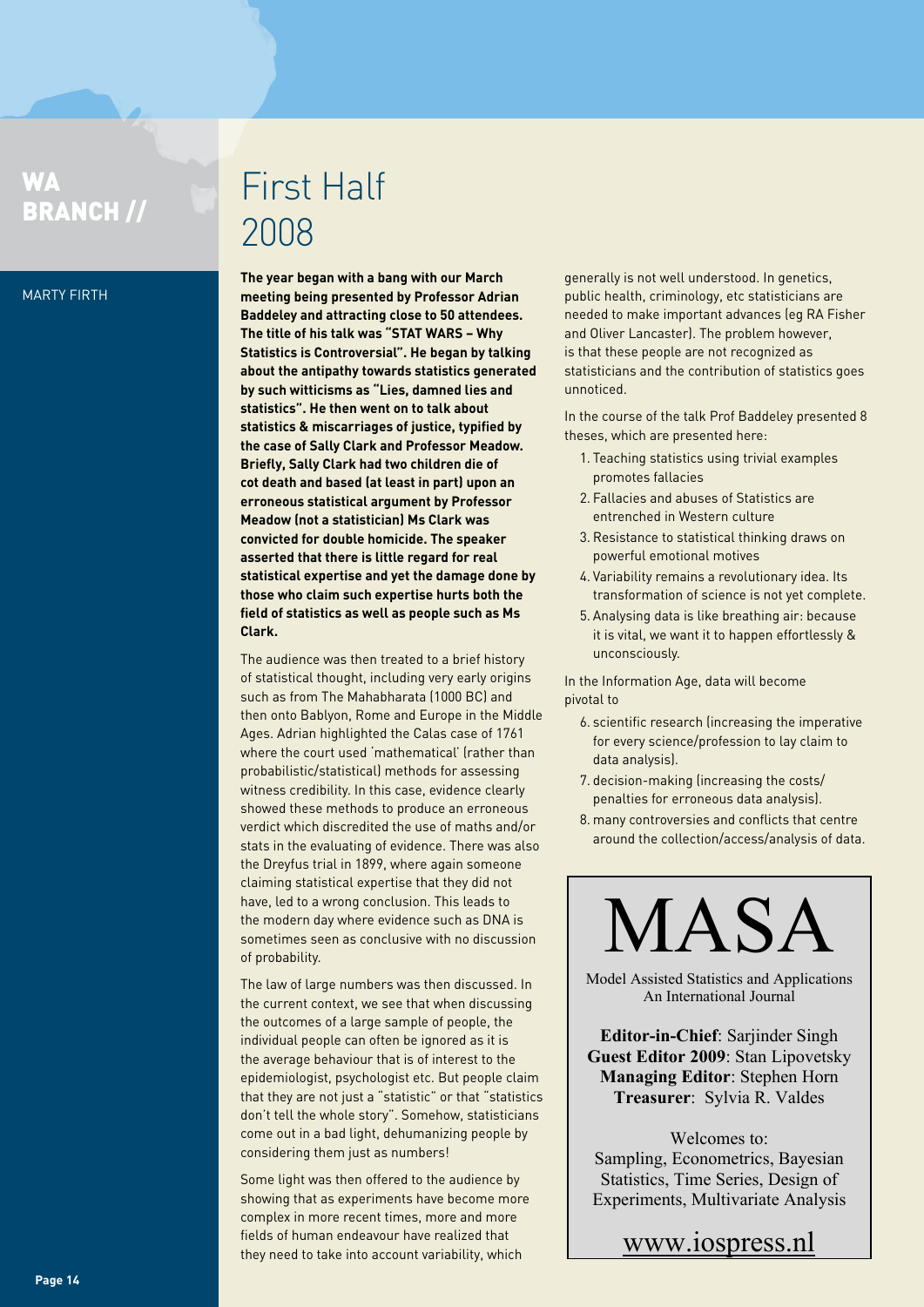**At the May meeting the WA Branch awarded our annual Honours Scholarship which is available to the best honours student applicant from a Western Australian University. This year, the award of \$500 was split between two applicants, Tom Lawrence and Prudence Thompson, both of UWA. Tom was considered strong academically and though he had only just commenced honours was seen as likely to do very well. His parents (who are not statisticians) were in attendance and showed they were listening when his mother asked a very pertinent question of one of the speakers. Prudence was seen as already showing a very strong contribution to the applied area of statistics with her thesis working on mapping still births in WA as well as other activities she has been involved with over the last year or so. Unfortunately Prudence was a split year student she could not actually attend the night as her dissertation was due in very close to the date of our meeting!** 

As is our custom we have 2 young statisticians give the talks on the evening, including the previous year's winner(s) of the honours scholarship (Prudence and Tom beware). This year we had our previous winner, Nicole Warrington of The WA Institute of Medical Research and Rian Caccianiga of Data Analysis Australia. Unfortunately the summary of Nicole's talk was not received in time for publication but she discussed her honours project which involved the genetic association of asthma in a family-based population (involving variance components analysis in a mixed models framework and the use of the EM algorithm to deal with missing data). Rian's talk is discussed in more detail below.

Woylies (Bettongia pencillata) are small marsupials which have been removed from the endangered list due to the success of the Western Shield Baiting Program in decreasing the abundance of woylie predators and translocations of woylies from other regions. Despite this removal from the endangered list, recent investigations indicate a decline in population that requires urgent action. Rian Caccianiga of Data Analysis Australia presented the work she's been involved with in modelling and understanding the timing and nature of the woylie decline in Western Australia's south-west region on behalf of the Department of Environment and Conservation.

The data available for analysis was the result of numerous live cage-trapping sessions conducted over a long period of time at a number of different sites in the Upper Warren region in south-west Western Australia. This data had been collected for many different programs and projects (none of which had this particular analysis in mind at

the time of their design!) and as such was not ideally suited to standard statistical analysis. Some of the data issues that had to be overcome were the limited amount of data available at each site, inconsistent trapping methodologies and intensities, inconsistent recording of detailed trapping results and lack of independence in the data.

The approach taken to investigate the extent and timing of the woylie population decline was to fit a series of quasi-binomial generalised linear models with a logit link function to model the trap success rates, where a success was defined as capturing a woylie and a failure was defined as an empty trap. The quasi-binominal model was used rather than the binomial to take into account the overdispersion due to the lack of independence in the data.

Exploratory analysis of the data suggested that there was a quadratic nature in the trap success rates with an initial increase followed by a decrease, so models were fit incorporating time and time 2 terms. The other significant variables in the model were trapping sites as factors, trapping rates of brushtailed possums and quenda and a time by site interaction term. Variables that were found to be not significant were the condition index (a measure of woylie health), the proportion of adult female woylies who were breeding and the chuditch trap rate. The key result was that there was evidence of a strong decline in the woylie population since 2002.

Additional investigation was also carried out to investigate the woylie population demographics and biometrics by fitting a series of linear models and generalised linear models as appropriate. Some of the results were that the proportion of male woylies (approximately 60%) is increasing at some sites and decreasing at other sites; that average woylie weight is increasing at some sites and decreasing at other sites; that female woylies are heavier on average than male woylies; that males have larger hind foot lengths than females; and that there didn't appear to be a decline in the condition of woylies – an important result for understanding the cause of the population decline.

Rian's genuine interest and enthusiasm in presenting her work showed Rian's love of the environment and how this area of personal interest has been successfully integrated in her statistical career. Rian later presented this work at the Australian Statistical Conference where she won the award for best presentation by a young statistician.

Nicole and Rian were then treated to dinner accompanied by a large group to round off a pleasant evening.

### **WA BRANC**



the data.

incorporating time and time2

strong decline in the woylie population since 2002.

The data available for analysis was the result of numerous live cage-trapping sessions conducted over a long period of time at a number of different sites in the Upper Warren region in south-west Western Australia. This data had been collected for many different programs and projects (none of which had this particular analysis in mind at the time of their design!) and as such was not ideally suited to standard statistical analysis. Some of the data issues that had to be overcome were the limited amount of data available at each site, inconsistent trapping methodologies and intensities, inconsistent recording of

The approach taken to investigate the extent and timing of the woylie population decline was to fit a series of  $\alpha$  series of  $\alpha$  logit linear models with a logit linear models with a logit link function to the series of  $\alpha$ model the trap success rates, where a success was defined as capturing a woylie and a failure was defined as an empty trap. The quasi-binominal model was used rather than the binomial to take into account the overdispersion due to the lack of independence in

Exploratory analysis of the data suggested that there was a quadratic nature in the trap success rates with an initial increase followed by a decrease, so models were fit

trapping sites as factors, trapping rates of brushtailed possums and quenda and a time by site interaction term. Variables that were found to be not significant were the condition index (a measure of woylie health), the proportion of adult female woylies who were breeding and the chuditch trap rate. The key result was that there was evidence of a

Additional investigation was also carried out to investigate the woylie population demographics and biometrics by fitting a series of linear models and generalised linear models as appropriate. Some of the results were that the proportion of male woylies (approximately 60%) is increasing at some sites and decreasing at other sites; that average woylie weight is increasing at some sites and decreasing at other sites; that female woylies are heavier on average than male woylies; that males have larger hind foot lengths than females; and that there didn't appear to be a decline in the condition of wo winds – an important result for understanding the population decline. The population decline of the population

detailed trapping results and lack of independence in the data.

Anna Munday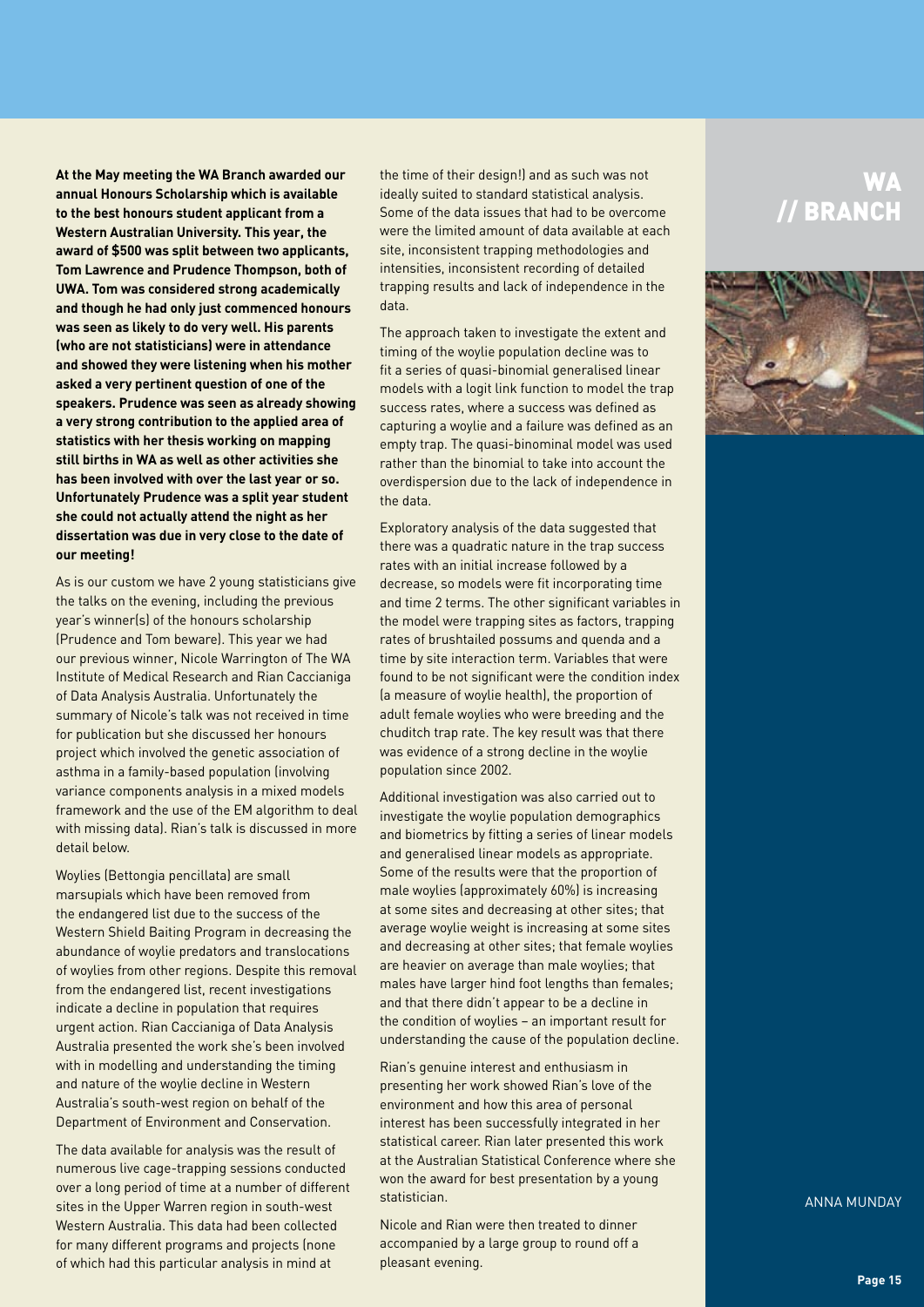# WA BRANCH //

#### Rebecca O'Leary

**The June talk was given by our president Marty Firth and reprised much of his talk given at a London Symposium concerning the non-specific effects of vaccines in developing countries. Non-specific effects of vaccines refer to either beneficial or deleterious effects of the vaccine that are not related to the particular disease(s) for which the vaccine is designed. The talk covered the situation where the effects that a standard vaccination schedule has on mortality in countries with high mortality was investigated.** 

It has been hypothesized that the DTP Vaccine (Diphtheria, Tetanus & Pertussis) is bad for girls for a brief age period under certain conditions that relate to the timing of other vaccines (BCG and Measles). It is worth noting upfront, that this potential deleterious effect of DTP would not usually be seen in a country like Australia due to the better overall health system.

The speaker then talked about his experience with analyzing data from Papua New Guinea, this included a discussion of how the data collection was performed in the remote areas of PNG. This included the important point that vaccine records were kept by clinics as well as by the mothers of the children (which will be discussed later). As the study was an observational one, propensity scores were used to try to adjust for any bias in which people got vaccinated, but the deleterious effect of DTP was not found in this analysis of this data.

The work of Peter Aaby et al was then discussed, who are the main proponents of the theory that DTP Vaccine can have a deleterious effect for girls. They have two main criticisms of the studies that fail to find such an effect:

- 1)One reason DTP vaccine may not be given to a child is that they present with a fever. This could be seen as a general sign of sickness and so there is a fundamental difference in the population of those who do and do not receive DTP vaccine which biases the data to show a protective effect for vaccination.
- 2)In many countries vaccination records are only kept by the mothers of the vaccinated children. When a child dies, it is typical for this vaccination record to be disposed of, so that when researchers come to a village where a child has died they may miss the

fact that the child was vaccinated as there is no longer a written record of it.

As the speaker had previously mentioned however, he had used Propensity Scores (and other methods) to try to combat problem 1 and problem 2 simply did not exist in the PNG data since the vaccination clinics were used to decide which children were vaccinated.

Finally there was a discussion of Aaby et al's approach to combating point 2. They use the so-called "landmark" approach, where vaccination status can only be changed if the researchers meet with an alive child to verify the change in vaccination status. This necessarily biases the calculation of a MR towards 1, as many children will spend some time in a vaccinated state but will be treated as unvaccinated for some of that time. However they claim that this is better than the biasing of the MR towards 0 which they claim will happen otherwise. The speaker presented some simulations that show that while the above claims seem to be true, the landmark approach increases the variance of the estimator so much as to cause serious concern (eg 13% of time declaring a true MR of 0.33 as  $> 1$ .

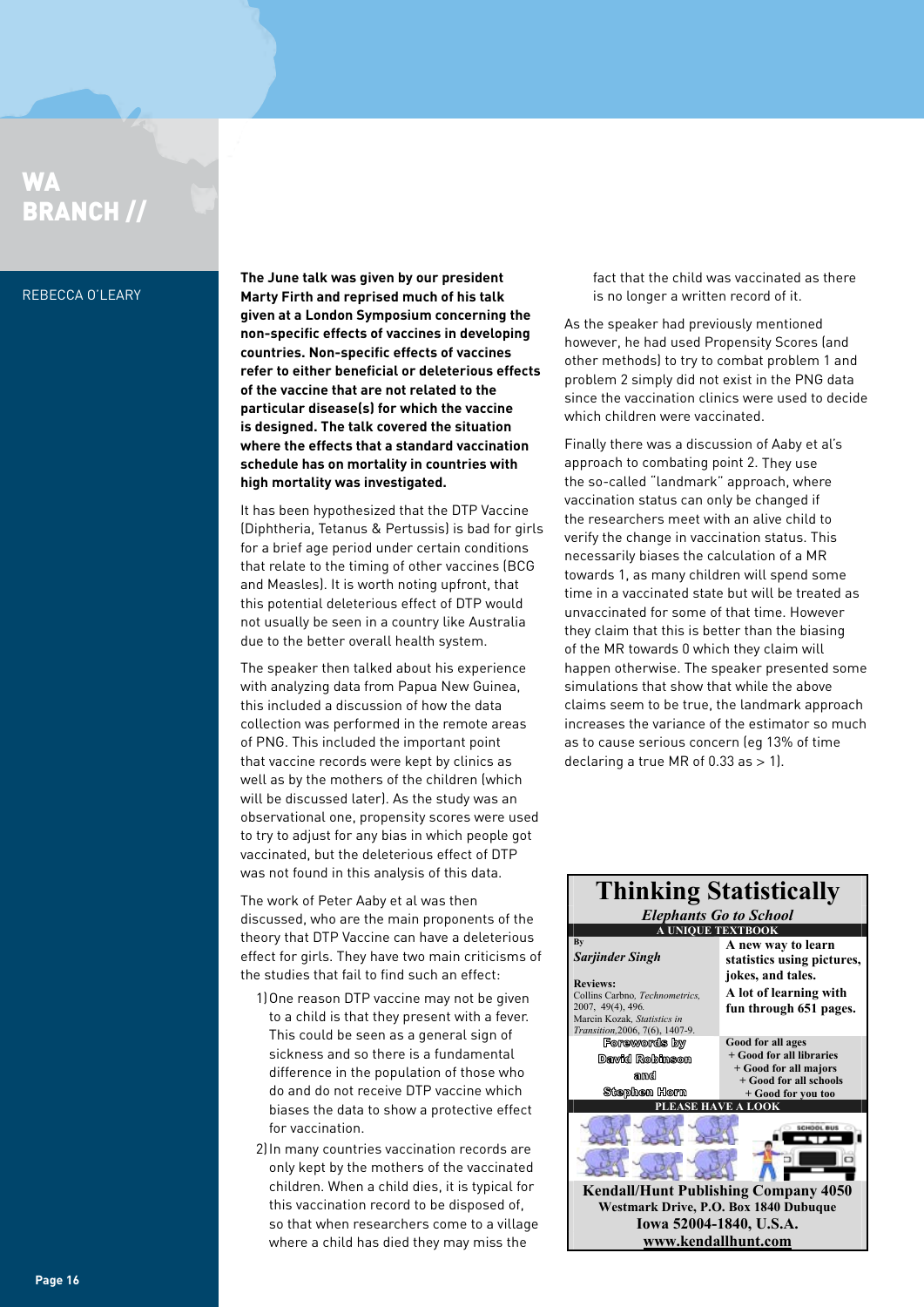# Australian Statistical Conference 2008 Prize-winners

### EARLY-CAREER STATISTICIAN

ASC2008 received over 150 abstracts from people wishing to present a talk or poster and 41 of these abstracts were submitted by earlycareer statisticians. This excellent level of response was substantially greater than that received at previous conferences and provided quite a challenge for the judges of two sets of prizes.

The EJG Pitman Prize of \$500 cash for a talk by an early career statistician at an Australian Statistical Conference was keenly contested. The judging panel was impressed by the quality of the presentations, the breadth of areas covered from theory to practical application, the challenging nature of the problems tackled, the enthusiasm shown for the topic and the skilful handling of questions. Experienced statisticians know that a 20-25 minute talk is difficult to manage in terms of communicating the essence of a problem and the results achieved. All of the presentations achieved very reasonable results in this regard.

The winner of the EJG Pitman Prize was Rian Caccianaga of Data Analysis Australia for her talk entitled "Analysis of Upper Warren Woylie Data". While there can only be one winner, the judges would like to acknowledge four other presentations that achieved a very high standard. These were:

- Yao-ban Chan, University of Melbourne, on "Scale adjustments for high dimensional, low sample size classifiers"
- Thomas Fung, University of Sydney, on "A characterisation of scale mixtures of the Uniform distribution"
- Leesa Sidhu, UNSW at the Australian Defence Academy, on "Little Penguins: to band or not to band?"
- Jason Ferris, Australian Research Centre in Sex, Health and Society, on "Multi-state modelling in R: A stochastic approach to modelling pregnancy outcomes".

Cash prizes of \$500, \$300 and \$200 were provided by Data Analysis Australia for posters submitted by early-career statisticians. The judges were greatly impressed by the results achieved and awarded:

• First prize: Jennifer Wilcock, University of Auckland, on "A method for designing twostage case-control studies"

- Second prize: Anna MacDonald, University of Canterbury, on "Quantile estimation using extreme value mixture model with application to neonatal physiological measurements (A. MacDonald, C.J. Scarrott, D.S. Lee, M. Reale, G. Russell, M. Zahari, X. Zhao)"
- Equal third prize: Kris Jamsen, University of Melbourne, on "Specification of generalised linear mixed models for family data in genetic association studies using Markov chain Monte Carlo methods (Kris M. Jamsen, Sophie G. Zaloumis, Katrina J. Scurrah, Lyle C. Gurrin)"
- Equal third prize: Kevin Wang, Eli Lilly Australia, on "Transition from Academia to the 'Real World': A young statistician's perspective".

Congratulations to all of these contributors.

### Registration Prize

The first 100 ASC2008 registrants to pay their registration fees were placed in a draw for a \$150 voucher at Crumpler (a popular brand of laptop, camera and general bags).

The winner was Sharon Nielsen from the NSW Department of Primary Industry at Orange, NSW.

### EXHIBITION PRIZE

Delegates who visited all of the exhibitor stands and collected a stamp on a passport in the back of the conference handbook were eligible for a weekend package for two people supplied by the Melbourne Sofitel. The winner of this prize was Hugh Jones of the Department of Environment and Climate Change NSW, in Sydney.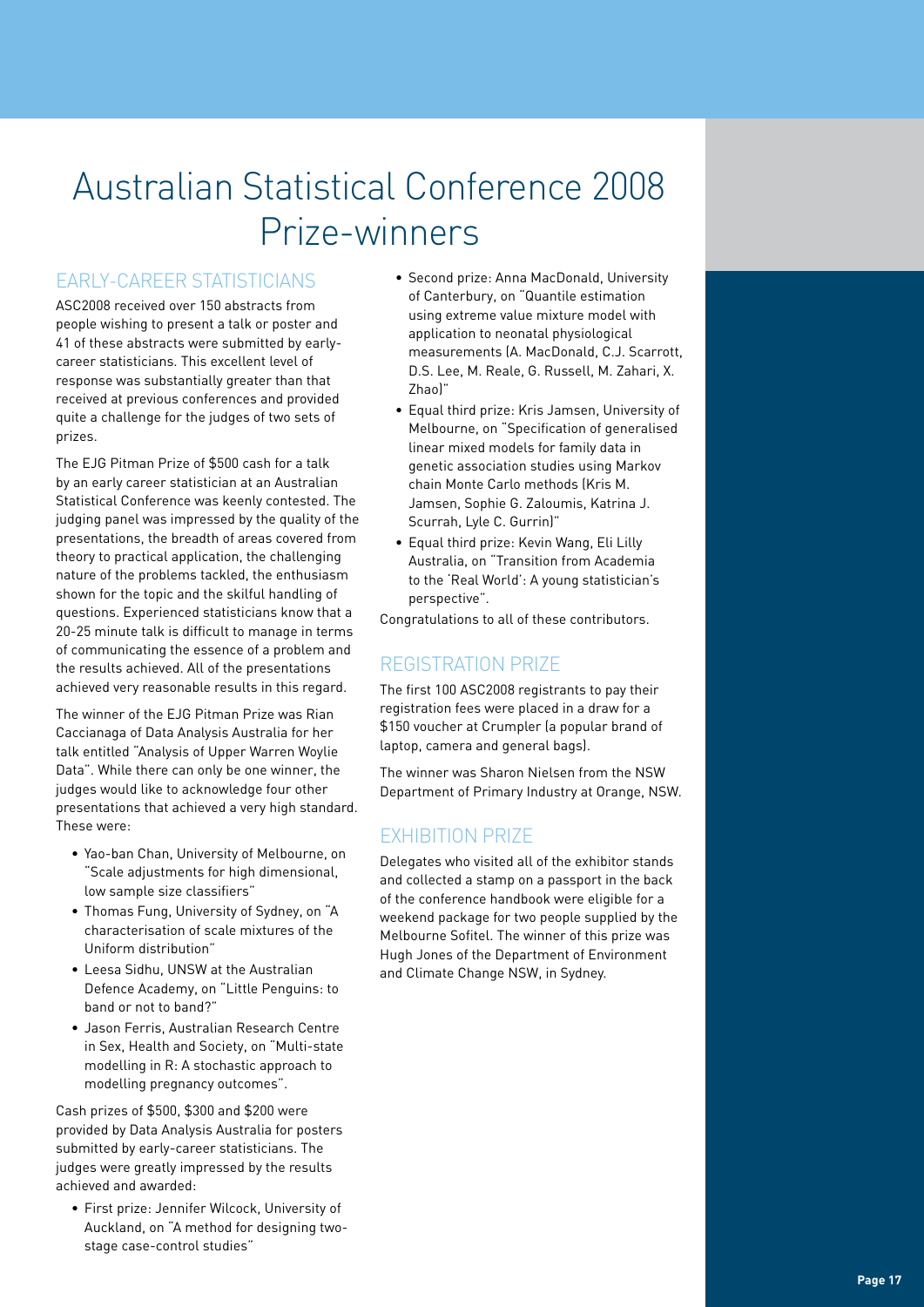# **NSW** BRANCH //



**On July 14 to 16 we cosponsored with ARCS and**  Economics Workshop – July 14 - 16

Bayesian Statistics in Health

**the APBG a workshop on 'Bayesian Methods in Health Economics'. This workshop was very specialized and was aimed at health economists and statisticians undertaking health technology assessments that are required by the reimbursement authorities. John Stevens, Deputy Director of Centre for Health Economics and Bayesian Statistics, University of Sheffield was the main presenter at this workshop.** 

On Day 1 John introduced the differences between the Bayesian and frequentist frameworks by comparing the definitions for probability, parameters and inference and the use of prior information. He then stepped through the Bayesian method:

- Create a model to link data to the parameters
- Formulate prior information about unknown parameters
- Combine the data using Bayes theorem
- Use resulting posterior distribution to make inferences

We spent quite a bit of time going through the various distributions commonly used in the Bayesian framework (t, normal, beta, Dirichlet, gamma and lognormal) before discussing prior information, the types of prior information, how to formulate it, elicitation of the information using the bisection method and biases encountered as a result of the elicitation. Day 1 finished with Bayesian updating, MCMC and WinBUGS.

Day two focused on the health economic theory: incremental cost-effectiveness plane, willingness to pay, incremental net benefit, cost-effectiveness acceptability curves, modeling cost data, transformations and joint models of effectiveness and cost data in the Bayesian framework. The role of assurance during the design of costeffectiveness trials in the Bayesian framework was discussed. That is, the unconditional probability that the trial will end with the desired outcome. The consequences of the prior information were discussed. For example, if the prior information for the unknown parameters is weak then even infinite sample sizes may not be sufficient to achieve a desirable assurance of a successful outcome. While at the other extreme, if the prior information is sufficiently strong then the required sample size may be zero. John stressed that the prior distribution provides an upper bound on the achievable assurance of a successful outcome. Day two concluded

with a discussion on parameter uncertainty and sensitivity analysis (where there is a lack of consistency in terminology across various areas) and Markov models. John stressed that univariate sensitivity analysis is of limited use and should NOT be used. Instead probabilistic sensitivity analysis (PSA) should be used to reflect the combined implication of uncertainty in parameters (Guide to the Methods of Technology Appraisal, NICE, 2004).

During Day 2 we undertook an impromptu discussion of how what had been covered so far was applicable to the Australian setting. During this discussion we were able to allay the concerns from the health economists that WinBUGS would replace their current economic modeling software, whatever that might be. It was stressed that WinBUGS is a tool to synthesise the available information in a Bayesian framework and to generate the inputs to the economic models. Any economic submissions to the reimbursement authorities should clearly explain the methods used to obtain the information in the economic models and hence will include an explanation of the approach taken and the software used. However the economic modeling in the submissions to reimbursement authorities will still be as they are used to, which I think was a relief all round.

Day three brought the previous two days together. First, John started the day discussing meta analysis in a Bayesian framework, the various principles and procedures of well conducted meta analyses, the outcome measures of absolute risk differences, odds ratio, relative risk and the relationship between relative risk and odds ratio. He then discussed the differences between fixed and random effects models, again in the Bayesian framework and showed the differences with an example. John used the same example throughout the rest of the day but added complexities with additional variables, collection times and so on to show us how to undertake meta regression, investigate autocorrelation and undertake indirect and mixed treatment comparisons. A considerable amount of time was spent on mixed treatment comparisons using fixed and random effects models as these form a large part of health economic submissions. The day and the course finished with a discussion of model checking and evidence consistency, the deviance information criterion and crossvalidation.

Caro-Anne Badcock Vice President, NSW Branch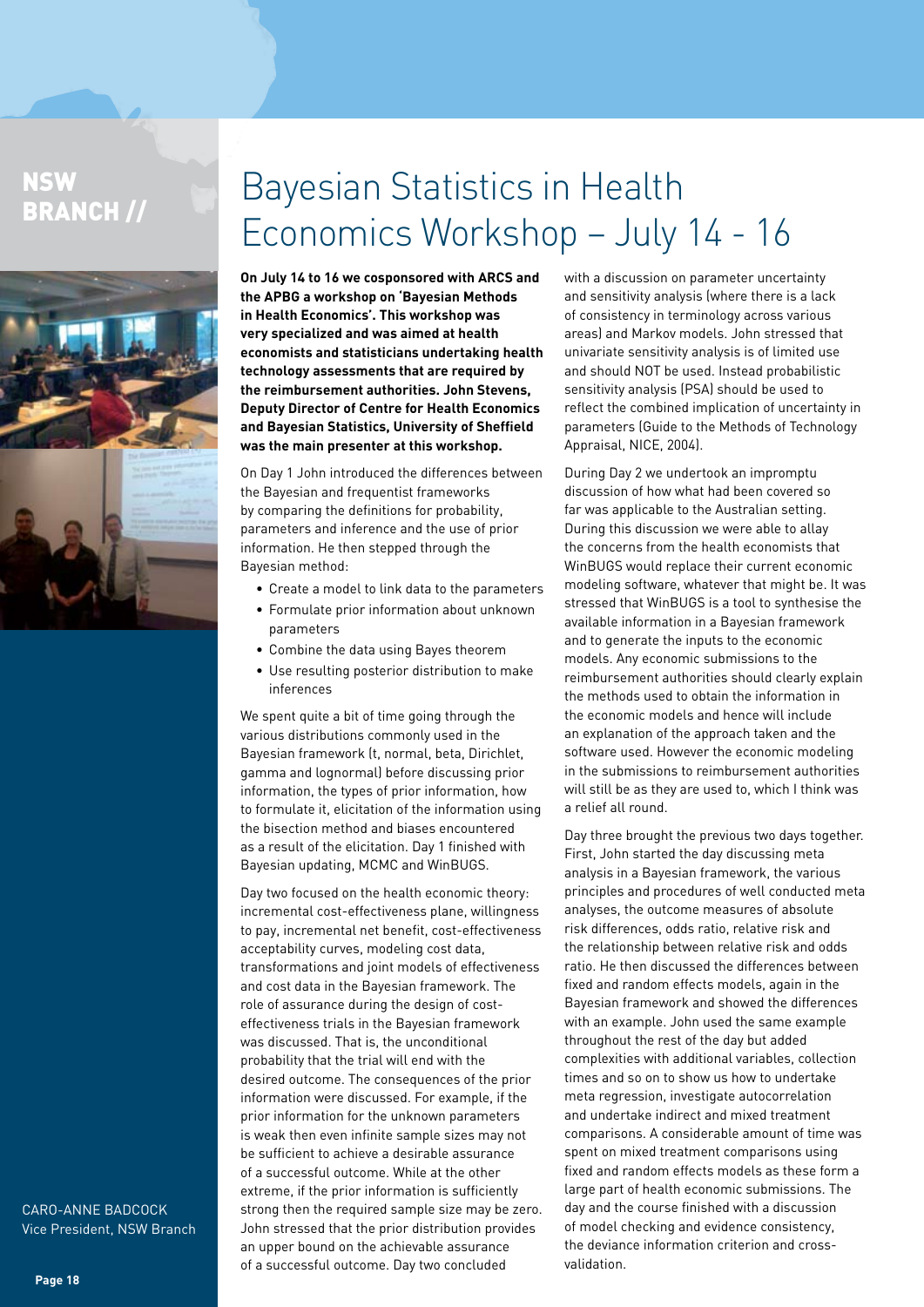# NSW Branch News

#### **No Branch activities were held during June because of the conference but July and August has been very busy.**

After a very successful joint meeting with the APBG and Pfizer in 2007 where Doug Altman spoke we decided to repeat the event. This time Simon Thompson, Director, MRC Biostatistics Unit from the University of Cambridge and one of the keynote speakers from the conference presented a talk titled 'From randomised trials to national policy decisions via costeffectiveness analysis'. Over 40 attendees heard Simon speak on his challenges of converting results from randomised trials that showed ultrasound screening for abdominal aortic aneurysms (AAA) is effective in reducing mortality into decision models that show longterm cost-effectiveness. He discussed some of the statistical issues involved in building a reliable model, including parameter estimation and uncertainty, structural uncertainty, and model validation. Using an example he showed how the estimated 30 year cost-effectiveness was obtained from 5 years worth of data. As additional data became available after the 30 year estimates were obtained he was able to show the large difference between the predicted and actual cost-effectiveness for predictions only one or two years later (i.e. years 6 and 7). He stressed how much research needs to be done on improving the methods available to predict cost-effectiveness and how care needs to be taken when using these predictions particularly as governments are using the results of these analyses to determine policies. For example, this research has informed the recent decision to initiate a national AAA screening programme in the UK.

In July we also undertook another first. On July 14 to 16 we cosponsored with ARCS and the APBG a workshop on 'Bayesian Methods in Health Economics'. This workshop was very specialized and was aimed at health economists and statisticians undertaking health technology assessments that are required by the reimbursement authorities. The three associations contracted the Centre for Health Economics and Bayesian Statistics at Sheffield University to develop a three day course to meet the Australian requirements. There was substantial financial risk as the development cost would be non-refundable regardless of whether

the course went ahead or not. Given that the course has been specifically developed for us it is SSAI, ARCS and APBG who own the copyright (with Sheffield) and can deliver the course again. As it happened around 28 attended the course and the expectation is that we will almost break even – all in all a successful outcome. A report on the workshop is on page 16.

In 2007 the NSW Branch held a very successful workshop to bring secondary school mathematics teachers, curriculum developers and statisticians (university and any others interested) together to discuss the statistical components of the Stage 6 mathematics syllabus due for release in 2010. To continue the good work on the building the relationship between mathematics teachers and statisticians we held this second workshop. The theme of the afternoon was to discuss the types of professional development the mathematics teachers need to provide them with the skills to deliver the statistical topics and to investigate ways of providing these skills. As with last year's workshop a full report will be available on the Branch website once I write it. An overview of the afternoon will also be provided in the next newsletter.

August will also see an evening lecture on the 26th. Richard Gerlach, Senior Lecturer, Discipline of Econometrics & Business Statistics, Faculty of Economics & Business, University of Sydney will present a talk titled 'Bayesian Dynamic Nonlinear Quantile Forecasting, Exploiting the skewed Laplace Distribution'.

September will see two evening lectures. Dr Mikis Stasinopoulos, a Reader in Statistics, STORM, London Metropolitan University, London will speak on Applications of Generalised Additive Models for Location, Scale and Shape and Dr. Tim Heazlewood, School of Exercise Science (NSW), ACU National. In October Malcolm Hudson, Macquarie University will talk on statistical estimates of the benefits and hazards of Hormonal Therapy post-menopause and how to reconcile observational and trial data".

Don't forget that we will be hosting the 9th Jim Douglas Post Graduate Awards Day on November 26 and that this will be followed by our annual dinner so put it in your diaries. Our invited speaker will be Prof John Robinson, University of Sydney.

### NSW // BRANCH



Simon Thompson addressing the NSW Branch Meeting.

Caro-Anne Badcock Vice President, NSW Branch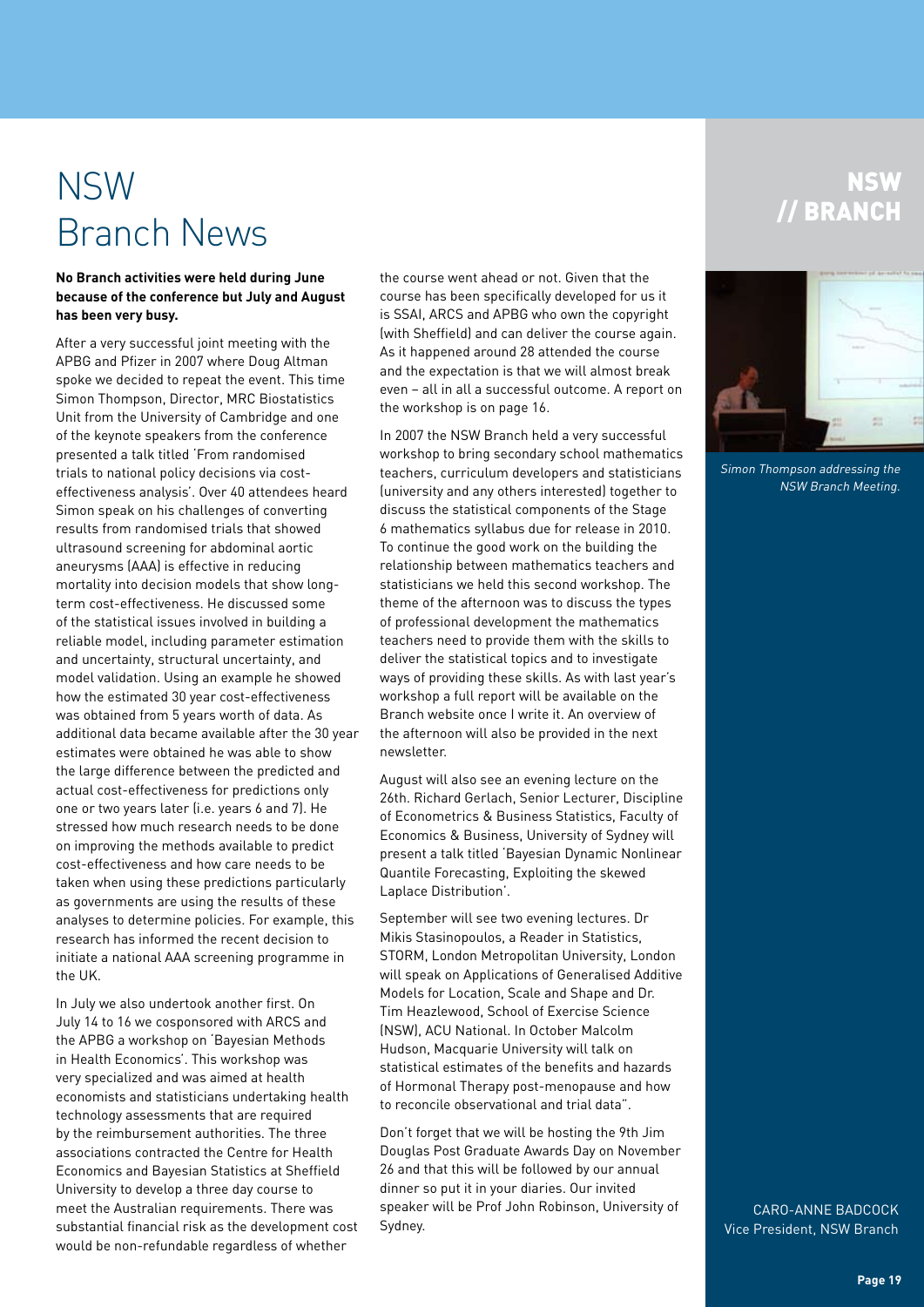### VIC BRANCH //

### Lucy Busija

### Effectiveness of a population based mass media campaign: "Back pain, don't take it lying down": what do the statistics **TELL US?**

The April meeting of the Victorian Branch, held at Swinburne University's Hawthorn campus, was attended by over 20 people. The speaker, Professor Rachelle Buchbinder, is the Director of the Monash Department of Clinical Epidemiology at Cabrini Hospital and Professor in the Department of Clinical Epidemiology and Preventive Medicine, Monash University. The subject of her talk was the evaluation of a media campaign designed to alter general attitudes and beliefs about back pain. The campaign, the first of its kind in the world, ran in Victoria between 1997 and 1999 and received wide recognition, earning Professor Buchbinder several prestigious research awards.

Disability due to back pain is one of the leading causes of health system expenditure in Australia. Traditional treatments, such as bed rest and physical inactivity, are, at best, only moderately effective and can have adverse consequences. Imaging tests are also rarely necessary because most cases of back pain have no identifiable cause. Current best practice management of acute back pain involves staying active and continuing normal activities and work (within limits of pain). This is especially effective as a preventive measure or soon after the onset of symptoms, resulting in reduced workplace absence. However, awareness of this modern therapy was, until 1997, limited in both the medical profession and the general public.

Evidence had been accumulating about the effectiveness of public health media campaigns to promote good health practices, including



antismoking and Slip! Slop! Slap! campaigns. Rachelle described a Victorian Work Cover Authority Media Campaign, run under the slogan "Back pain, don't take it lying down", that was specifically designed to alter the general population's attitudes and beliefs about back pain. The principal medium was a series of television advertisements featuring well known sporting and TV personalities, who promoted the modern approach to back pain in an amusing and instructive way. Rachelle showed clips of the TV advertisements.

The effectiveness of the campaign was assessed using a three-part evaluation. Did the campaign 1) improve population beliefs about low back pain; 2) improve general practitioner (GP) beliefs, attitudes and stated management of low back pain; and 3) reduce the number, duration and costs of back pain claims? The population and GP studies were conducted using quasi-experimental design. Assessments were planned to be conducted before the campaign, and at 2 and 2.5 years into the campaign. At the end of 1999 there was a change of government in Victoria and the advertisements ceased. This enabled post-campaign studies to be performed to determine the long term effects of the campaign on population and doctors' beliefs: for the population this review assessment took place 3 years after the campaign began, and for GPs, 4.5 years after. In both studies, NSW was used as a control. For assessment objective (1), random samples of employed people between the ages of 16 to 65 years took part in telephone interviews, with both interviewers and participants blinded to the study aims. The general practitioner study (assessment objective (2)) involved postal surveys to random samples of GPs in Victoria and NSW. In both states, the GPs were blind to the study aims. The main outcome measure for the population study was a questionnaire, consisting of nine statements about back pain beliefs.

Rachelle then presented a series of graphs and tables that summarised the results of the study. In Victoria, as opposed to NSW, the control state, there was a clear shift towards more positive attitudes to back pain following the campaign. The change occurred across all sections of community. The positive attitudes were maintained 3 years later, although some decay was evident. Among the GPs, there was also a shift towards more positive back pain beliefs, which resulted in better practices in the management of back pain. This

Professor Rachelle Buchbinder Photo: Brian Phillips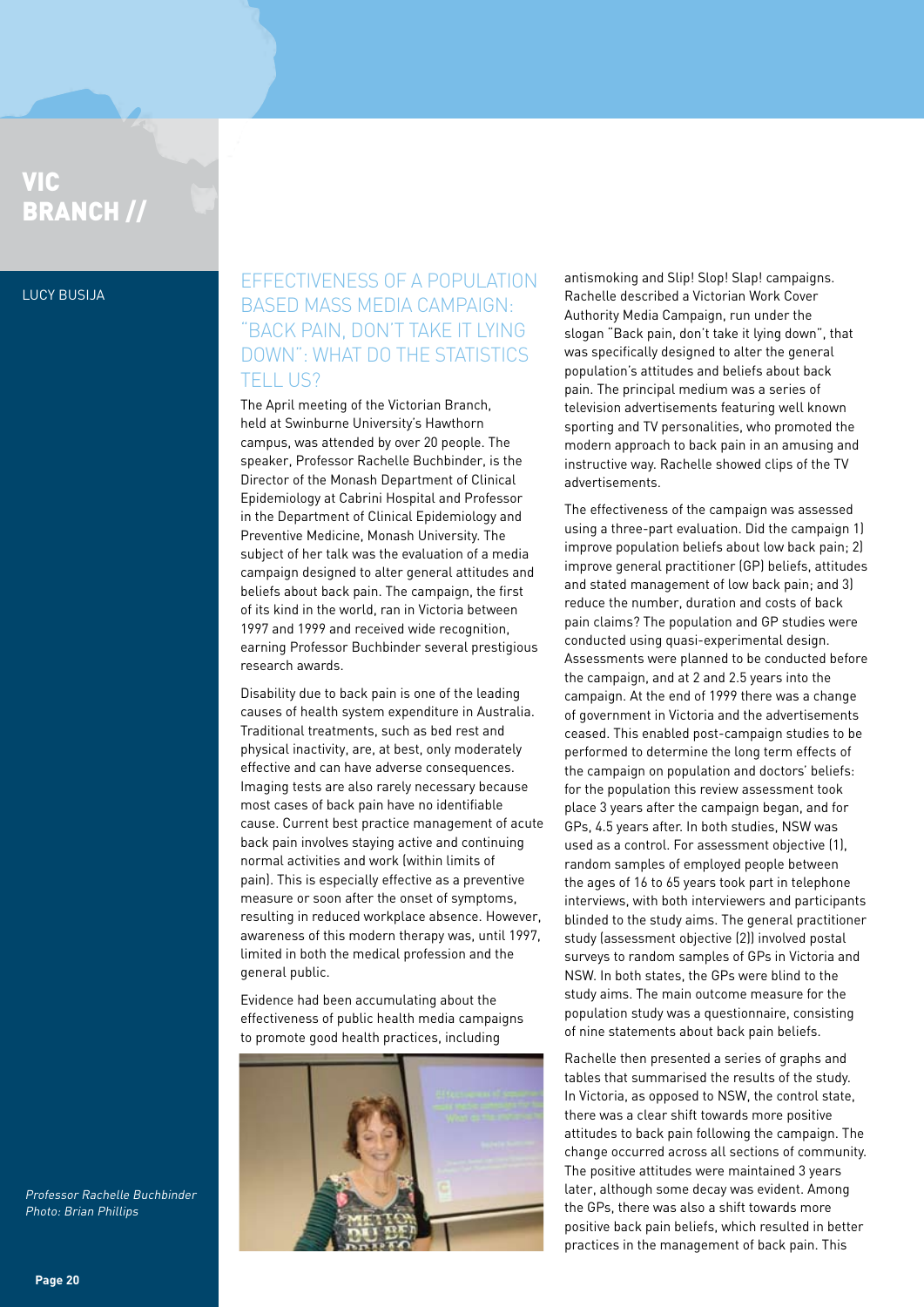positive change in GP attitudes was sustained 4½ years later. In addition, there was apparent reduction in back pain related disability and workers' compensation costs. The message was clear: as a result of the campaign, real change has occurred in beliefs about back pain within the broad community.

The media campaign has generated considerable international interest. Similar campaigns have been conducted in Norway, Scotland, and Canada, and Danish authorities have invited Professor Buchbinder to share her experience with them later this year.

### A random effects model for athletics records

It is always refreshing to listen to a new and enthusiastic young statistician at a Victorian Branch meeting. Dr Alec Stephenson's recent appointment to Swinburne University of Technology reflects that institution's push to recruit active research staff. Alec completed a PhD in extreme value theory in 2003 under the supervision of Professor Jonathan Tawn at Lancaster University (UK), and then took up a post-doctoral fellowship at Macquarie University, Sydney, in 2004, and an assistant professorship at the National University of Singapore from 2005 to 2007. He has continued to work actively on both the theory and applications of extreme value methods since completing his thesis. His presentation to the May meeting, held at Swinburne University, described a modern statistical analysis of athletics records.

Alec analysed several sets of athletics records simultaneously. An ideal set is represented by the men's annual record times for running 800 metres. This is a complete data set, in that the best time in all such races was recorded every calendar year, from 1908, the first year that data are available, to 2003. In some distance races the annual record time was recorded only if the current world record (that is, the best-ever time to date) was broken. This is true, for example, in the men's 1000 metre race prior to about 1950. For the years without data, Alec treated the annual record time as right-censored at the prevailing world record. In addition, some early times were recorded only to the nearest tenth of a second, rather than one-hundredth, and Alec treated these as interval-censored. Overall, the

data sets covered the years 1908 to 2003 and distances from 60 metres to marathon, for both males and females.

Alec described two models for analysing the data. The basic model assumed that the annual record times came from independent generalised extreme value (GEV) distributions with constant coefficients of variation and shape parameters. For a race of a given distance, the mean of the GEV distribution decreased from 1908 to 2003 according to a displaced exponential curve. To extend the model to all distances, the linear parameters (intercept and slope) of this exponential curve were allowed to vary with distance, whereas the non-linear parameter was held constant. Comparisons of the fitted curves with the raw data quickly revealed a problem. Although the model fitted reasonably well overall, there were distinct periods in which the model was clearly inadequate: the war years, for example, have poorer annual records in races over all distances, presumably because of the smaller range of competitors available then. To overcome this, Alec modified the basic model by allowing the GEV mean to deviate positively from the displaced exponential curve for each year and distance. These deviations were simple functions of temporally correlated random year effects. Plots of the estimated random effects did indeed confirm that the war years had poorer annual record times.

Alec's talk may have set a record of its own, not for time or distance, but for the number of questions and interruptions that it provoked. These followed two main themes. Firstly, does the random effects model capture the effect of performance-enhancing drugs? Secondly, could the model be generalised to include a 'superathlete' effect, in which one particular runner dominates an event, or range of events, for a sequence of years? Alec's talk was very timely, serving to whet the appetite of the audience of about 20 people for the forthcoming Olympic Games in Beijing.

### VIC // BRANCH



Dr Alec Stephenson Photo: Brian Phillips

**GEOFF LASLETT**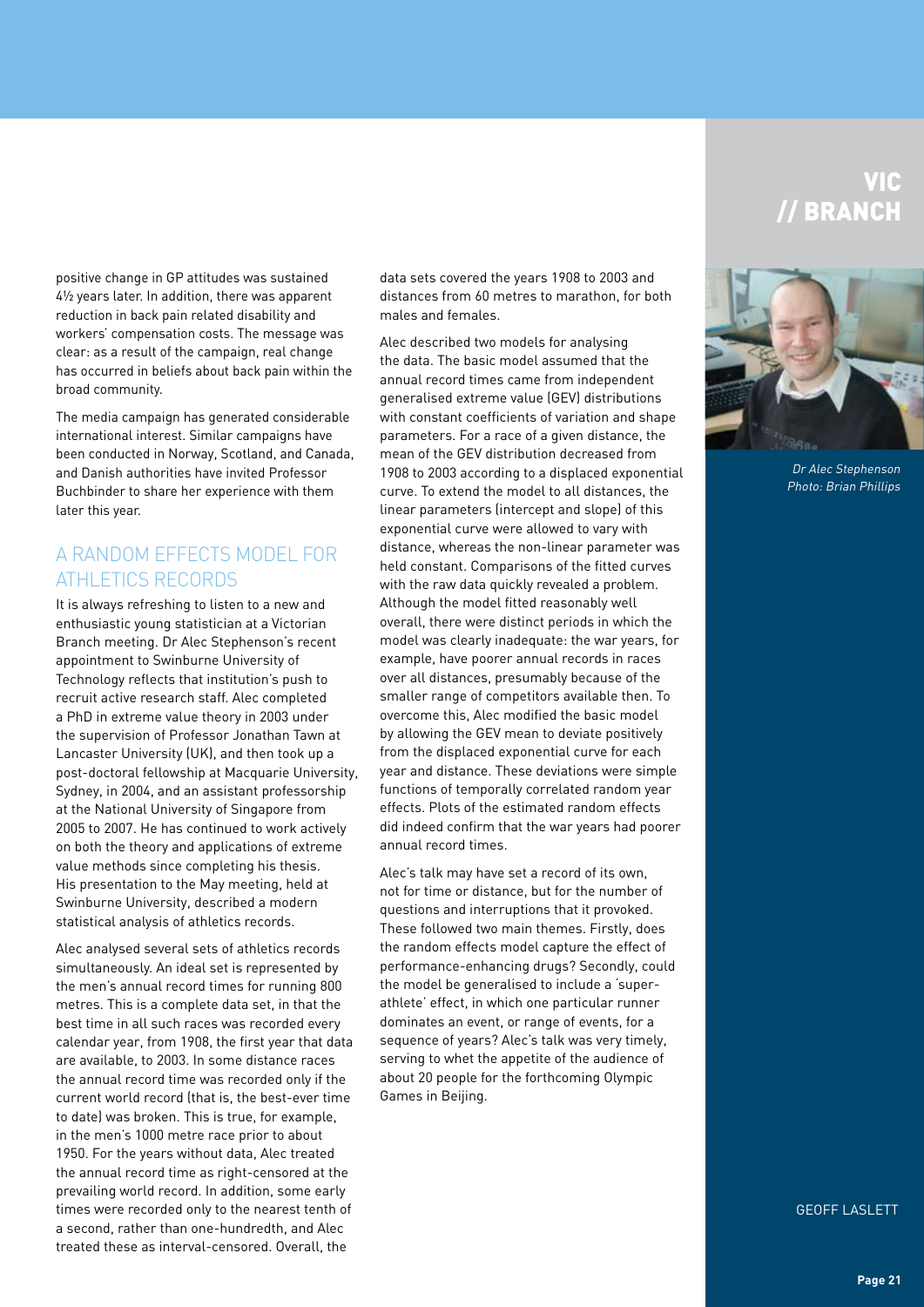# QLD BRANCH //

#### Leesa Wockner

# Queensland Branch News

**The past few months have been a very busy time for the SSAI Qld branch. With Ross Darnell stepping aside as president, the fresh enthusiasm of Miranda Mortlock had lead to a flurry of activity. The council also welcomed two members - Leesa Wockner, and Peter Baker. All members were assigned roles for the year with an emphasis on recruitment, encouraging social interaction at a diversity of events.** 

### **MAY**

Two members (Miranda Mortlock and Peter Baker) provided a Maths and Statistics Booth at a local Science Careers Night coordinated by Ms Emily Simons (Head of Science) at Kenmore State High School. Mathematics and Science Departments presented their subject selections and this was linked to the career evening events to assist students in making decisions about their future. Speakers from a range of tertiary and industry partnerships presented short careers talks and representatives from universities, business and government hosted career booths. Members in the Science Parent Support Group make a useful link between professional activities in SSAI and local

secondary schools assisting in awareness of career options and study pathways. 120 high school students and their parents attended the evening.

### **JUNE**

The month of June saw the Qld branch offer funding for qualified students or early career statisticians to attend and present at the Australian Statistical Conference held at the end of June. Two PhD students from UQ were awarded the funding, Will Probert and Leesa Wockner. Will presented a talk, whilst Leesa presented a poster. These two students also gave short talks at the SSAI Qld Branch June meeting. Will Probert, a current PhD student under the supervision of Hugh Possingham, presented his talk entitled, 'Controlling an Emergent Disease'. Will's work specifically pertains to the environmental management of Facial Tumor diseases that impact the populations of the Tasmanian devil. More generally, this work provides a simple protocol for examining the trade-off between learning and management where there are multiple hypotheses of how the system may function.



The 2008 Queensland Branch Council Rob Reeves, James McBroom, Leesa Wockner, Miranda Mortlock, Sue Barrett and Helen Johnson. (members not present are Michelle Haynes, Ross Darnell and Peter Baker)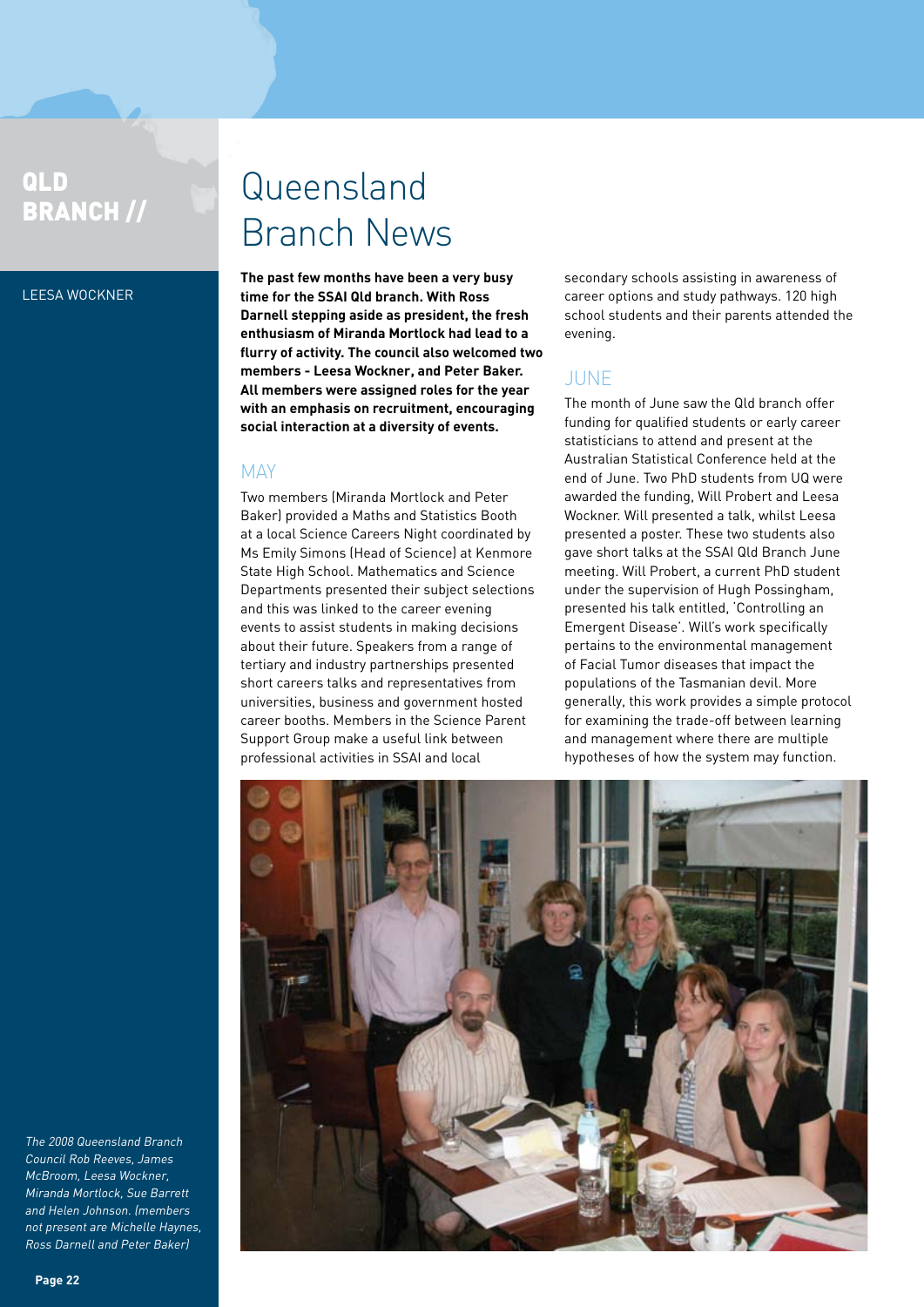### QLD // BRANCH

Leesa Wockner, a UQ PhD student supervised by Geoff McLachlan, presented a short talk on 'the detection of differentially expressed genes via normal mixture models'. Her work pertains to the detection of differentially expressed genes in microarray experiments. The presentation gave these students an opportunity to present to their peers and gain feedback before their trip down to Melbourne. The Qld branch also used this opportunity to reach out to younger statisticians in Qld, by providing free pizza and drinks. The event was quite successful and it is hoped more younger statisticians will involve themselves in the society's events.

The attendance at ASC2008 by Queensland members was quite significant with several members presenting and attending. The Young Statisticians stream saw the proxy for the YS rep, Leesa Wockner, networking with other young and early career statisticians around Australia. The involvement of young statisticians in the Queensland Branch has become a top priority of the Branch. Queensland is endeavoring to hold more social events aimed at these younger members.

### July

The amount of activity did not slow down in July. Several SSAI members attended the Public Lecture on Monday night Public Lecture at 6pm on Monday 14 July at UQ by Prof Peter Guttorp, University of Washington, entitled "Gasp - I can't breathe! How statistics can be used to study environmental pollution control". Furthermore, we were lucky enough to have Prof Fiona Steel, one of the keynote speakers from ASC2008 present at our July meeting. A very successful event saw over 60 people attending followed by a dinner at a local Thai restaurant.

Fiona Steele is Professor in Social Statistics in the Centre for Multilevel Modelling at the University of Bristol. She has previously worked at the London School of Economics and the Institute of Education, University of London. Fiona's interests are in methodological research motivated by social science problems, particularly in demography. Her areas of expertise include multilevel modelling, event history analysis, and structural equation modelling. She has recently been awarded the RSS Guy Medal in Bronze 2008 for "her

methodological and practical contributions to multilevel modelling, to demography and to social statistics more generally".

Fiona spoke on one of her numerous research topics: 'Discrete-Time Methods of Multilevel Event History Analysis.'

Prior to the Fiona Steele talk featured in July meeting we were fortunate to hear from Prof Vijay Nair, who is Donald A. Darling Professor and Head of the Department of Statistics at the University of Michigan, Ann Arbor, USA. He was visiting UQ and kindly talked to the branch on 'Statistical Inverse Problems in Network Tomography'.

He also holds a joint appointment as Professor in the Department of Industrial & Operations Engineering. He has worked extensively in the areas of Engineering Statistics, Reliability, Design of Experiments, and Modeling of Computer and Communications Networks. His recent interests include Credit Risk Modeling, Neuroinformatics, and Behavioural Intervention Studies. Before joining the University of Michigan, he was a Research Scientist at Bell Laboratories for fifteen years. He has a PhD in Statistics from the University of California, Berkeley and a Bachelor in Economics from the University of Malaya, Malaysia.